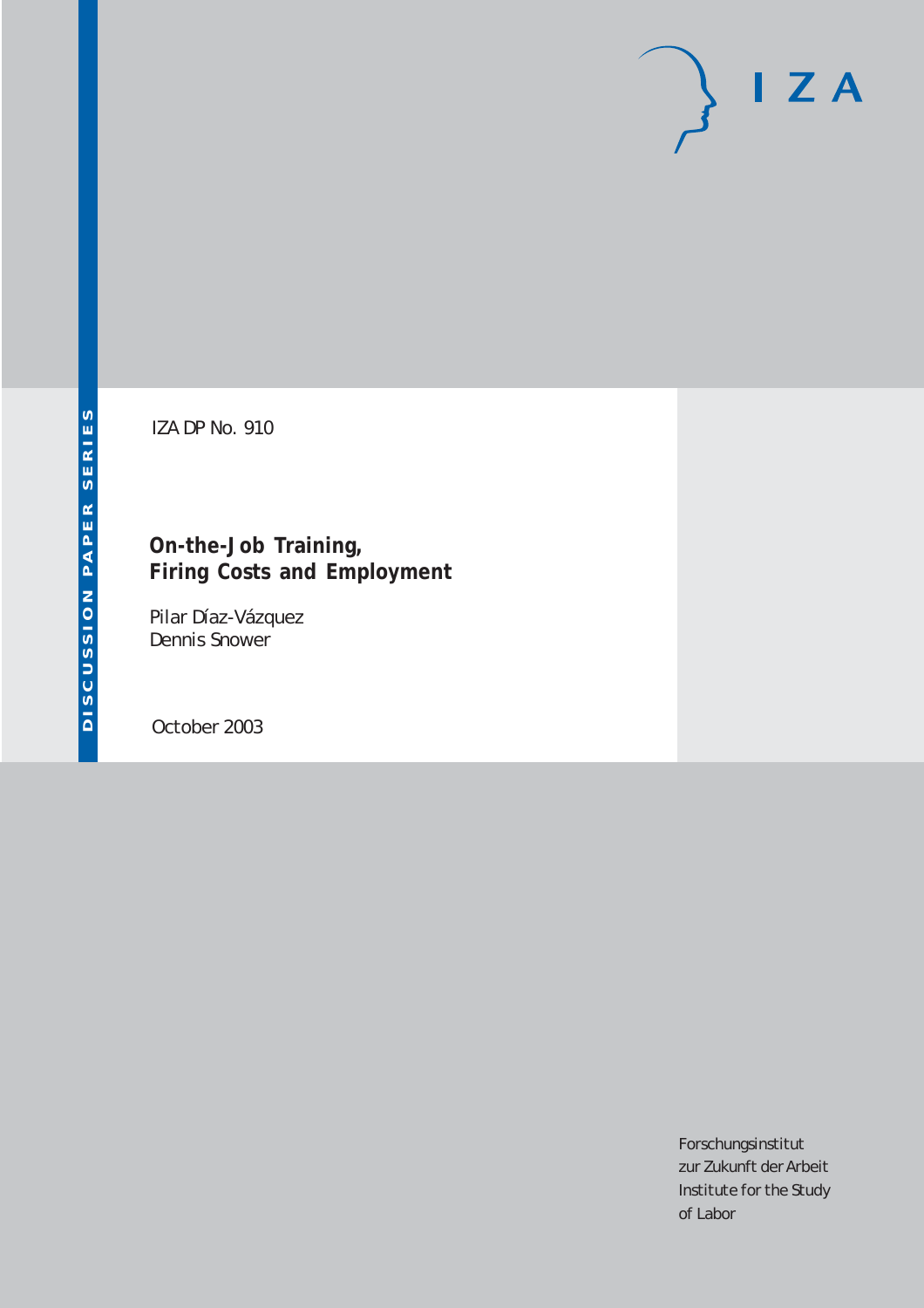# **On-the-Job Training, Firing Costs and Employment**

## **Pilar Díaz-Vázquez**

*University of Santiago de Compostela* 

## **Dennis Snower**

*Birkbeck College, University of London, CEPR and IZA Bonn*

## Discussion Paper No. 910 October 2003

IZA

P.O. Box 7240 D-53072 Bonn **Germany** 

Tel.: +49-228-3894-0 Fax: +49-228-3894-210 Email: [iza@iza.org](mailto:iza@iza.org)

This Discussion Paper is issued within the framework of IZA's research area *The Future of Labor.* Any opinions expressed here are those of the author(s) and not those of the institute. Research disseminated by IZA may include views on policy, but the institute itself takes no institutional policy positions.

The Institute for the Study of Labor (IZA) in Bonn is a local and virtual international research center and a place of communication between science, politics and business. IZA is an independent, nonprofit limited liability company (Gesellschaft mit beschränkter Haftung) supported by Deutsche Post World Net. The center is associated with the University of Bonn and offers a stimulating research environment through its research networks, research support, and visitors and doctoral programs. IZA engages in (i) original and internationally competitive research in all fields of labor economics, (ii) development of policy concepts, and (iii) dissemination of research results and concepts to the interested public. The current research program deals with (1) mobility and flexibility of labor, (2) internationalization of labor markets, (3) welfare state and labor market, (4) labor markets in transition countries, (5) the future of labor, (6) evaluation of labor market policies and projects and (7) general labor economics.

IZA Discussion Papers often represent preliminary work and are circulated to encourage discussion. Citation of such a paper should account for its provisional character. A revised version may be available on the IZA website ([www.iza.org](http://www.iza.org/)) or directly from the author.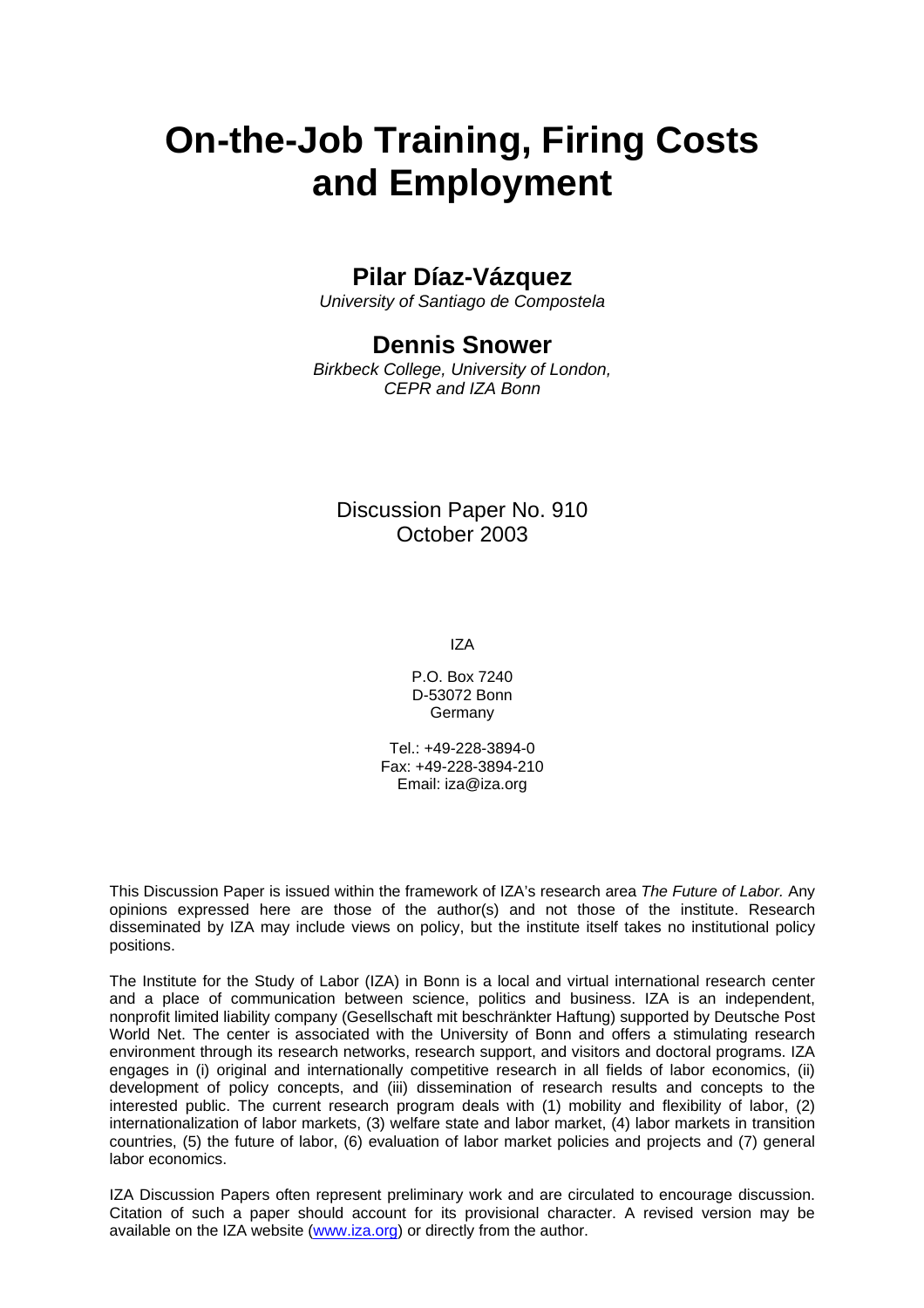IZA Discussion Paper No. 910 October 2003

## **ABSTRACT**

## **On-the-Job Training, Firing Costs and Employment**

This paper explores the influence of on-the-job training on the employment effect of firing costs. It shows that on-the-job training (generating firm specific skills) causes firing costs to have a contractionary influence on average employment (over the booms and recessions of the business cycle).

JEL Classification: E24, J23, J24, J32, J64

Keywords: average employment, firing costs, on-the-job training

Corresponding author:

Dennis Snower Department of Economics Birkbeck College University of London 7 Gresse Street London W1P 1PA UK Tel.: +44 207 631 6408 Fax: +44 207 631 6416 Email: dsnower@econ.bbk.ac.uk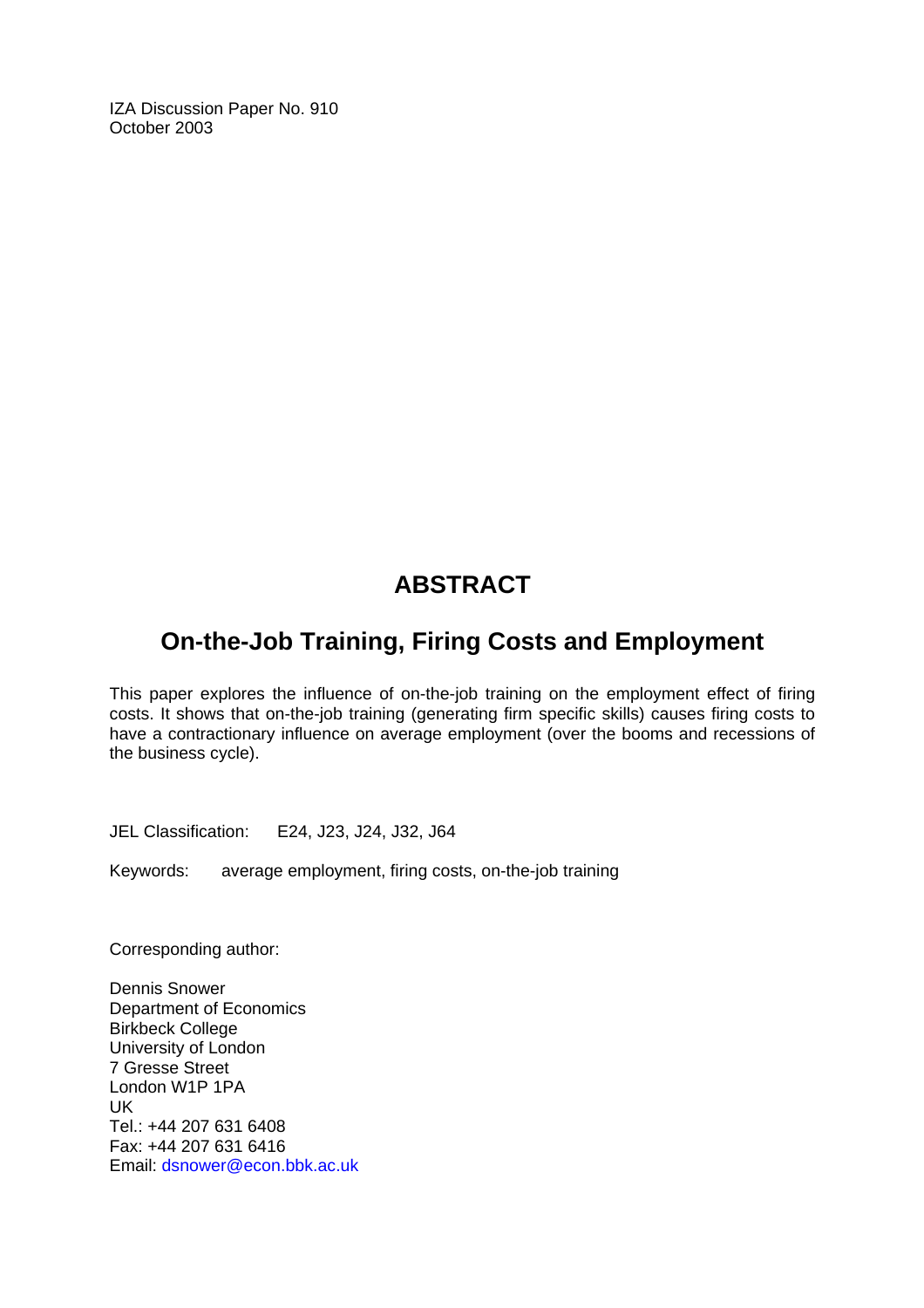## 1 Introduction

The effect of firing costs on employment has been widely studied in the labor economics literature. This paper is concerned with how training influences this effect. We focus on training that arises on the job (as an automatic by-product of working), generating firm-specific skills. We show that as a result of the higher productivity arising from this training, firing costs take on an adverse effect on average employment (over the booms and recessions of the business cycle).

This is an important issue because, as is well known, the supply of skilled workers and skilled jobs has risen dramatically, both in absolute terms and relative to the unskilled workers and jobs, throughout the OECD over the last three decades. The importance of on-the-job training has grown apace. If on-the-job training has an important influence on the way firing costs affect employment, then the role of firing costs in the labor markets of advanced industrialized countries is undergoing change. Specifically, our analysis suggests that skill-biased technological change, applied to firm-specific skills, cause firing costs to have a contractionary influence on employment. As is well known, most OECD countries have experienced pronounced skill-biased technological change over the past three decades, and during this time continental European countries with relatively restrictive job security legislation have, on average, been relatively unsuccessful at creating employment. Our analysis suggests a connection between these two empirical regularities.

The mainstream literature<sup>1</sup> explains how firing costs discourage both firing and subsequent hiring. Since firms that are engaged in firing must pay firing costs now whereas firms that are engaged in hiring may have to pay firing costs in the future, a standard result is that firing costs may discourage firing more than hiring, thereby raising employment. Other well-known factors pull in the opposite direction.2 This paper contributes to this literature by showing that on-the-job training may cause firing costs to have a contractionary influence on average employment. Intuitively, there are two main reasons:

1. Since a rise in firing costs encourages firms to retain their trained workers, the average productivity of the workforce (over booms and recessions) is higher than it would otherwise be. Thus a smaller number of workers, on

<sup>&</sup>lt;sup>1</sup>See, for example, Bentolila and Bertola  $(1990)$  and Bertola  $(1990)$ .

<sup>&</sup>lt;sup>2</sup>These factors include the following: the rate at which the marginal product of labor declines (Bertola, 1992), firm heterogeneity (Bentolila and Saint-Paul, 1994), the probability of discontinuous drops in macroeconomic activity and the trend rate of productivity growth (Chen, Snower and Zoega, 2002), and wage effects of firing costs (Díaz-Vázquez and Snower, 1996).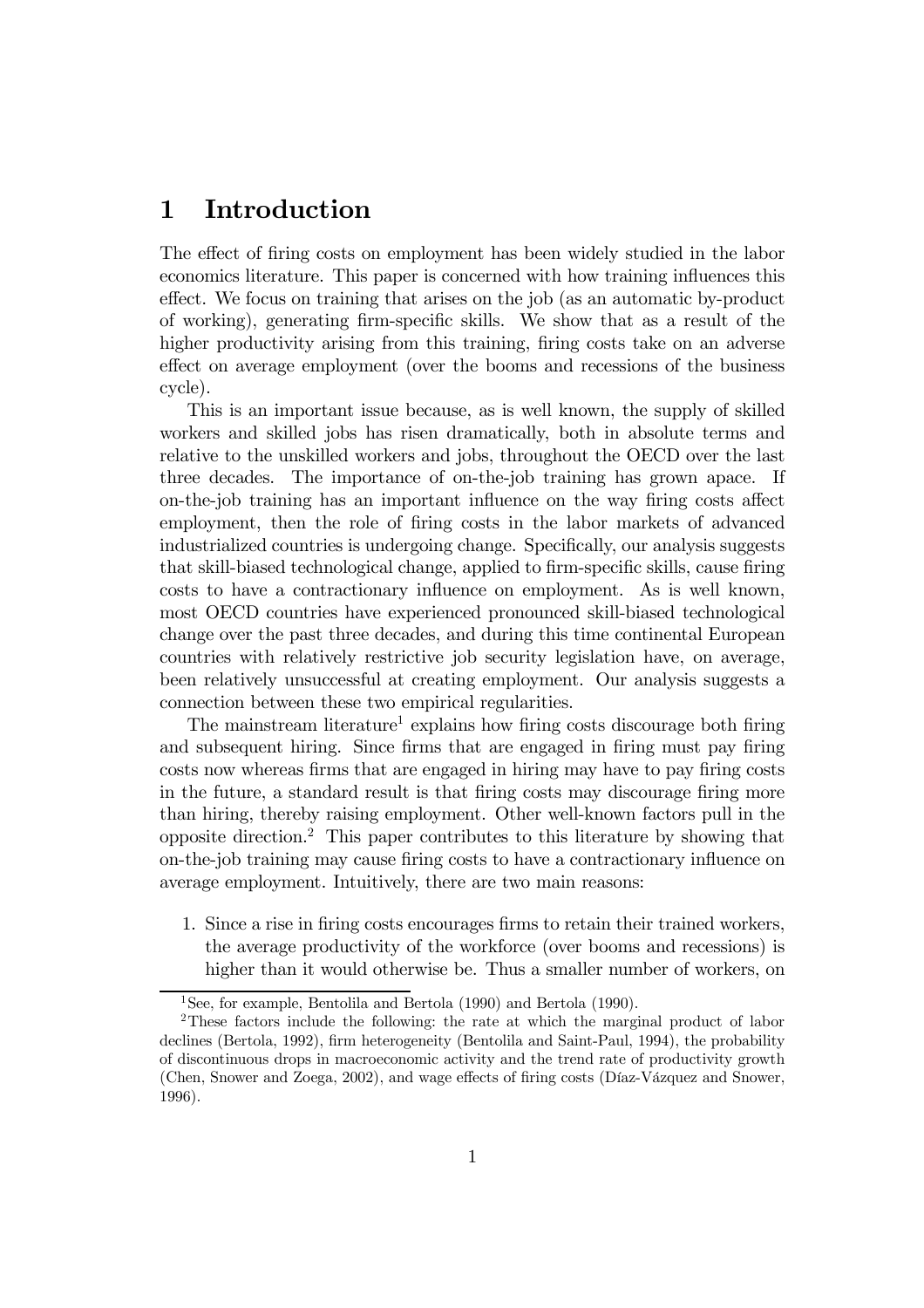average, is required to produce a given cyclical trajectory of output. In this sense, firing costs may reduce average employment.

2. In a downturn (when the firm is engaged in firing), firing costs raise employment in efficiency units; and in an upturn (when the firm is engaged in hiring), firing costs reduce employment in efficiency units. On account of on-the-job training, the workers that are in the firm in the downturn are usually more productive than the workers hired in an upturn. Thus, one efficiency unit of labor in the downturn represents less workers than one efficiency unit of labor in the upturn. As a consequence, the resulting rise in the *number of people employed* in the recession may be smaller than the resulting fall in the number of people employed in the boom, i.e. firing costs may reduce average employment (over the cycle).<sup>3</sup>

On-the-job training makes the influence of firing costs on employment more contractionary also when we take into account how firing costs affect wages.<sup>4</sup> <sup>5</sup>

To keep the analysis simple, we make some straightforward assumptions: all firms are alike (so that their behavior may be summarized by that of a representative firm), there is no employment growth, the labor demand function is linear, there is no labor hoarding, and the time discount rate is zero. These assumptions are all harmless, since the effects of relaxing them are all well known. The influence of firing costs on employment via firm heterogeneity has been studied by Bentolila and Saint-Paul (1994), among others. The influence of employment growth on the employment effect of firing costs is examined in Chen, Snower, and Zoega (2002). The influence of the curvature of the production function (implying a nonlinear labor demand function) has been covered in Bertola (1992). The influence of the discount factor is already described

<sup>3</sup> It is clear that, in practice, the importance of these second channel is likely to depend on the length and depth of the recessions and booms. For instance, if the recession is short and shallow, there may well be labor hoarding. In that case workers are likely to be less productive in recessions than in booms, so that the opposite of the second channel would apply. But if the recession is prolonged and deep, so that there is no labor hoarding - as assumed in our analysis - the second channel becomes operative.

<sup>&</sup>lt;sup>4</sup>This is so unless a rise in firing costs increases the insider wage so much that there is very little incentive to retain additional workers in a downturn. Under these circumstances, firing costs hardly discourage firing, but they still discourage hiring. In this theoretically possible but implausible case, the presence of on-the-job training can make firing costs less negative for employment. The reason is that when the firm that is engaged in hiring expects the new recruits to acquire on-the-job training in the future, firing costs discourage hiring to a lesser extent.

<sup>&</sup>lt;sup>5</sup>As is well-known from the insider-outsider literature (see Lindbeck and Snower, 1989), a rise in firing costs increases the insider power in wage determination, which, in turn, affects employment (see Díaz-Vázquez and Snower, 2002, 2003a).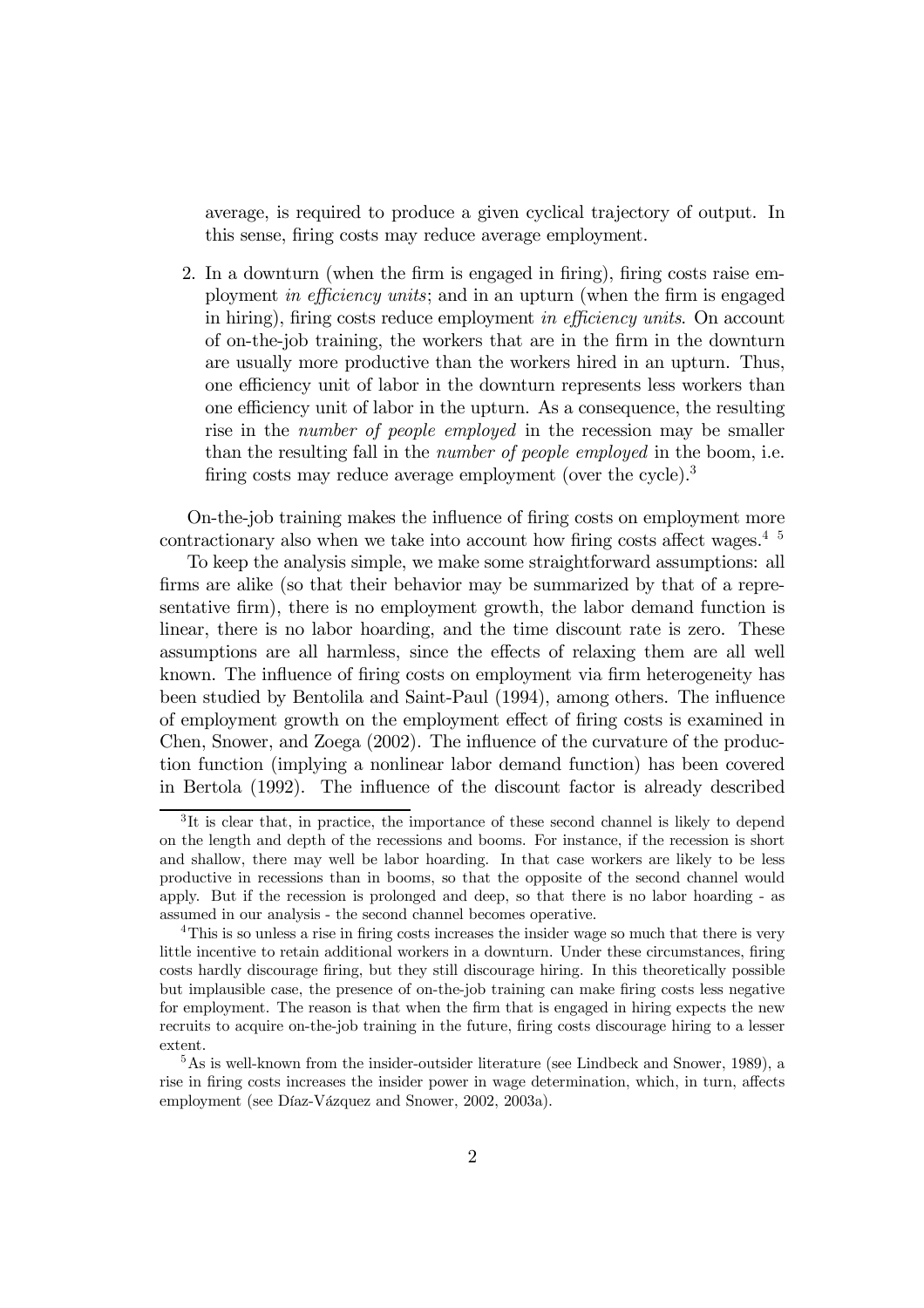above.<sup>6</sup> All these influences may be super-imposed on our model, generating the expected modifications of our qualitative results. Thus, for brevity, we omit these influences in our analysis.

The paper is organized as follows. Section 2 presents the underlying model. Section 3 shows, for exogenous wage, the main channels through which the existence of on-the-job training influences the employment effect of firing costs. Section 4 considers endogenous wages. Section 5 concludes.

## 2 The Model

Consider a firm (perfectly competitive in the product market<sup>7</sup>) with the following production function:8

$$
Z_t E_t - \frac{b}{2} \left( E_t \right)^2 \tag{1}
$$

where  $Z_t$  is a stochastic variable indexing business conditions,  $E_t$  is employment in efficiency units of labor and  $b$  is a positive constant. A two-state Markov chain describes the evolution of  $Z_t$ : in the "boom"  $Z_t = Z^+$ , and in the "recession"  $Z_t = Z^-$ , where  $Z^+$  and  $Z^-$  are positive constants and  $Z^+ > Z^-$ . P is the probability of remaining in previous economic conditions, and thus  $(1 - P)$  is the probability of a change in economic conditions. The values of  $Z^+$  and  $Z^$ determine the employment decision of the firm (for given parameters in the model).<sup>9</sup> Specifically, we assume that the values of  $Z^+$  and  $Z^-$  are such that in an upturn (when Z moves from a recession  $Z^-$  to a boom  $Z^+$ ) the firm hires new workers, in a downturn (when Z moves from a boom  $Z^+$  to a recession  $Z^-$ ) the firm fires some workers, and when the current state (the boom or recession) persists, the firm retains its existing workers and hires no new ones.

We assume that  $n_t^+$  is the number of new recruits that the firm hires in the upturn, who have no firm-specific skills. During their first period in the firm, the new recruits acquire these firm-specific skills (on-the-job training),10 so that at

 $6$ As noted above, with a positive discount factor, an increase in firing costs can raise average employment. The qualitative influence of on-the-job training does not change in this context: the existence of on-the-job training reduces the positive effect of firing costs on employment, and can even make it negative.

<sup>7</sup>This assumption has no implications for the qualitative results of this paper.

<sup>8</sup>We assume a production function with linear marginal product of labor, which allows us to present the argument in the simplest form. In Appendix D we comment on the implications of considering a production function with nonlinear marginal product of labor.

<sup>&</sup>lt;sup>9</sup>For simplicity, we assume that the values of  $Z^+$  and  $Z^-$  are such as to exclude the trivial and uninteresting special cases, e.g. no hiring in an upturn or no firing in a downturn.

 $10$  For simplicity, we assume that this on-the-job training is costless. This is not an assump-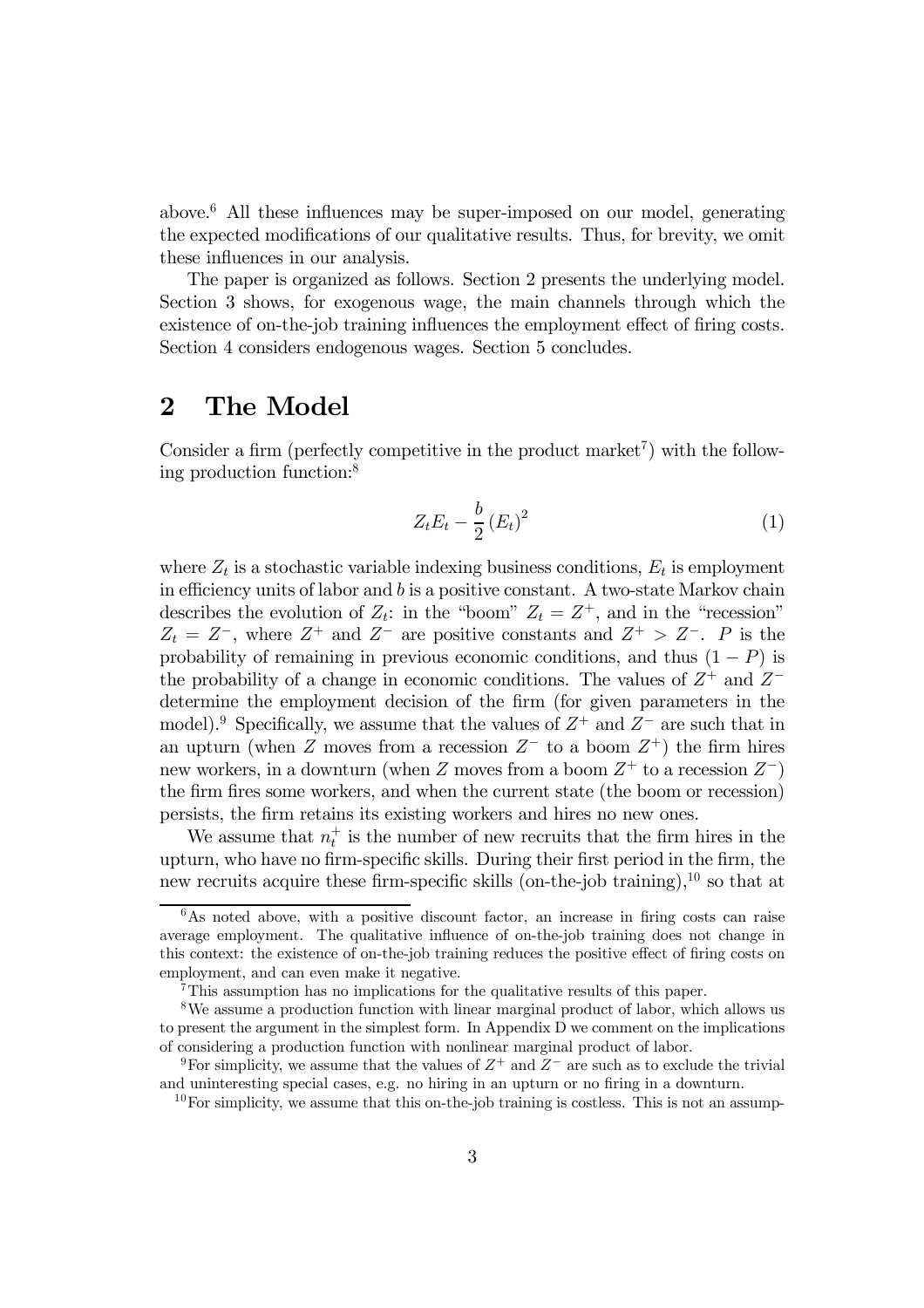the end of the period they are incumbent workers with productivity  $A > 1$ . We assume that in the downturn the firm fires the  $n^+$  workers hired in the previous upturn (i.e. it follows an inverse seniority rule for firing), and retains a number of incumbent workers  $N_t^-$ . Thus, in the stationary equilibrium, the firm has  $N_t^-$  workers in the recession and  $L_t^+ = n_t^+ + N_{t-1}^-$  workers in the boom.<sup>11</sup> Since the long-run Markov transition probabilities of a boom and a recession are  $\frac{1}{2}$ , then average employment (over booms and recessions) is  $L = \frac{1}{2} (L_t^+ + N_t^-)^{12}$ 

We assume that employing new workers involves a hiring cost of  $h$  per worker. Each incumbent worker's position is associated with a firing cost of f per worker. The new recruits, however, have their positions associated with firing costs  $f_E$ . We assume that all the wages are predetermined when the employment decisions are made. For clarity, we consider two different scenarios. (1.) In Section 3 we will take the wages as exogenously determined, and also consider that all the workers have their positions associated with firing costs f (i.e.  $f_E = f$ ). These assumptions allow us to show in a very simple setting the role that the existence of on-the-job training plays in this model. (2.) In Section 4 we extend the analysis for endogenously determined wages, and there we consider that new recruits can be fired costlessly (i.e.  $f_E = 0$ ).

The firm's decision on employment in the hiring scenario is the solution of the following profit maximization: $13$ 

$$
M_{n_t^+} a x Z^+ (n_t^+ + A N_{t-1}^-) - \frac{b}{2} (n_t^+ + A N_{t-1}^-)^2 - w_t^+ n_t^+ - W_t^+ N_{t-1}^- - h n_t^+ + \Pi_{t+1}^e
$$
\n(2)

where  $n_t^+ + AN_{t-1}^-$  is employment in efficiency units of labor in the upturn,  $w_t^+$  is the entrants' wage,  $W_t^+$  is the incumbent workers' wage, and  $\Pi_{t+1}^e$  is the expected future profit. Solving (2), the marginal condition for hiring new workers is:<sup>14</sup>

$$
\[Z^+ - b\left(n_t^+ + A N_{t-1}^-\right)\] - w_t^+ - (1 - P)f_E
$$
  
+
$$
P\left\{\frac{1}{1 - P}\left[A\left(Z^+ - bA\left(n_t^+ + N_{t-1}^-\right)\right) - W_{t+1}^+ - (1 - P)f\right]\right\} = h \tag{3}
$$

tion of substance. Letting it be costly simply introduces a constant into the firm's profit function (since the amount of on-the-job training is constant).

<sup>&</sup>lt;sup>11</sup>In the upturn, the number of employees in the firm is  $L_t^+ = n_t^+ + N_{t-1}^-$ . If the economy remains in a boom, the firm retains the same number of workers.

<sup>&</sup>lt;sup>12</sup>The long-run Markov transition probabilities are calculated for  $t \to \infty$ . Thus, the level of employment in the first period of the firm (i.e. when the firm is created) becomes irrelevant, and we can approximate average employment with the expression above.

<sup>&</sup>lt;sup>13</sup>For simplicity, we let the discount rate be zero. Introducing a positive discount factor does not affect our qualitative conclusions.

<sup>&</sup>lt;sup>14</sup>See Appendix A for the derivation of the marginal conditions in (3) and (7).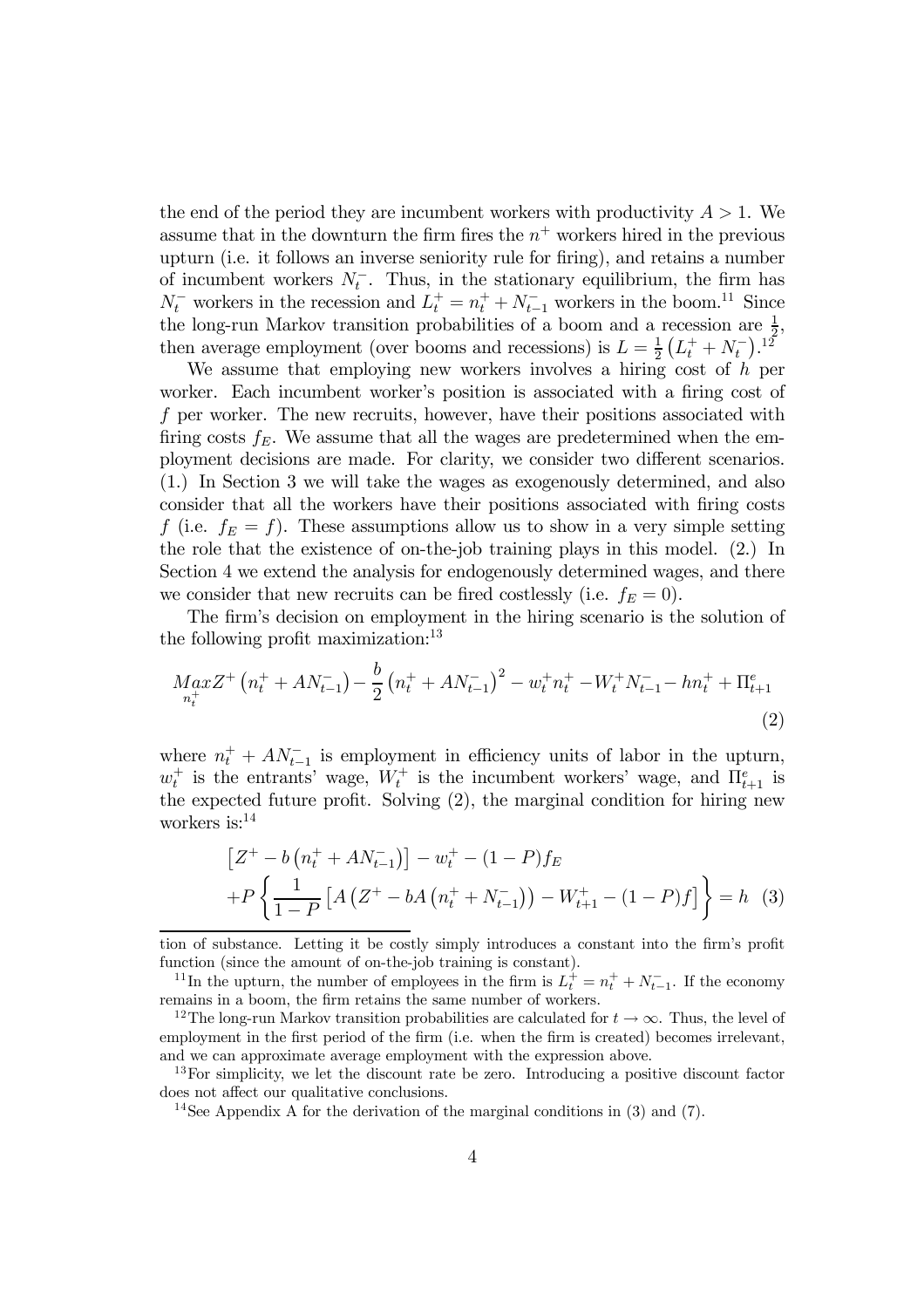i.e. the expected marginal profit must be equal to the cost of hiring the marginal worker h. This marginal condition may be described as follows: (i) in the current period t the new workers' marginal profitability is  $[Z^+ - b (n_t + AN_{t-1}^-)] - w_t^+$ . (ii) With probability  $(1 - P)$  the firm falls into a recession in period  $t + 1$ and fires some workers. The marginal new worker is fired and the firm pays the firing cost  $-f_E$ . (iii) With probability P the firm remains in the boom in period  $t + 1$  and retains all its workers. The present value of the marginal worker's expected profitability is in curly brackets,<sup>15</sup> where  $A\left[ Z^+ - bA\left(n_t^+ + N_{t-1}^-\right) \right]$  is the marginal product, and  $(1 - P)f$  is the future expected firing cost.

The expression in (3) determines the total number of people employed in the boom: $16$ 

$$
L_t^+ = \frac{\left(Z^+ - w_t^+ - h\right) + \frac{P}{1 - P}\left(AZ^+ - W_{t+1}^+\right) - (1 - P)f_E - \frac{P(1 - P)}{1 - P}f}{\left(1 + \frac{P}{1 - P}A^2\right)b} - \rho N_{t-1}^- \tag{4}
$$

where  $-\rho$  equals:

$$
-\rho = 1 + \frac{dn_t^+}{dN_{t-1}^-}
$$
  
= 
$$
1 - \frac{A + \frac{P}{1-P}A^2}{1 + \frac{P}{1-P}A^2} = -\frac{(A-1)(1-P)}{1+P(A^2-1)}
$$
 (5)

Observe that when there is on-the-job training, i.e.  $A > 1$ , total employment in the upturn  $L_t^+$  depends inversely on the number of incumbent workers in the firm  $N_{t-1}^-$ . The reason is that incumbent workers are more productive than entrants, and thus one additional skilled worker in the firm displaces more than one new recruit in the next upturn (we can see in (5) that  $-1 > \frac{\partial n_t^+}{\partial N_{t-1}^-} \ge -A$ .<sup>17</sup>

The firm's firing decision is the outcome of the following profit maximization problem:18

$$
\underset{N_t^-}{Max} \quad Z^- \left( A N_t^- \right) - \frac{b}{2} \left( A N_t^- \right)^2 - W_t^- N_t^- - f \left( L_1^+ - N_t^- \right) + \Pi_{t+1}^e \tag{6}
$$

<sup>15</sup>This expression is divided by  $(1 - P)$  because the marginal profitability at  $t + 1$  will be the same in any future period as long as the firm remains in a boom (with probability  $P$ ).

<sup>16</sup>Note that  $n_t^+ + AN_{t-1}^- = L_t^+ + (A-1)N_{t-1}^-$ 

<sup>17</sup>In the absence of on-the-job training, i.e.  $A = 1$ , an additional worker in the recession displaces one new recruit in the next upturn, i.e.  $\frac{\partial n_t^+}{\partial N_{t-1}^-} = -1$ . This implies that total boom-time employment remains unchanged.

<sup>18</sup>Recall that in a recession all the workers are skilled workers.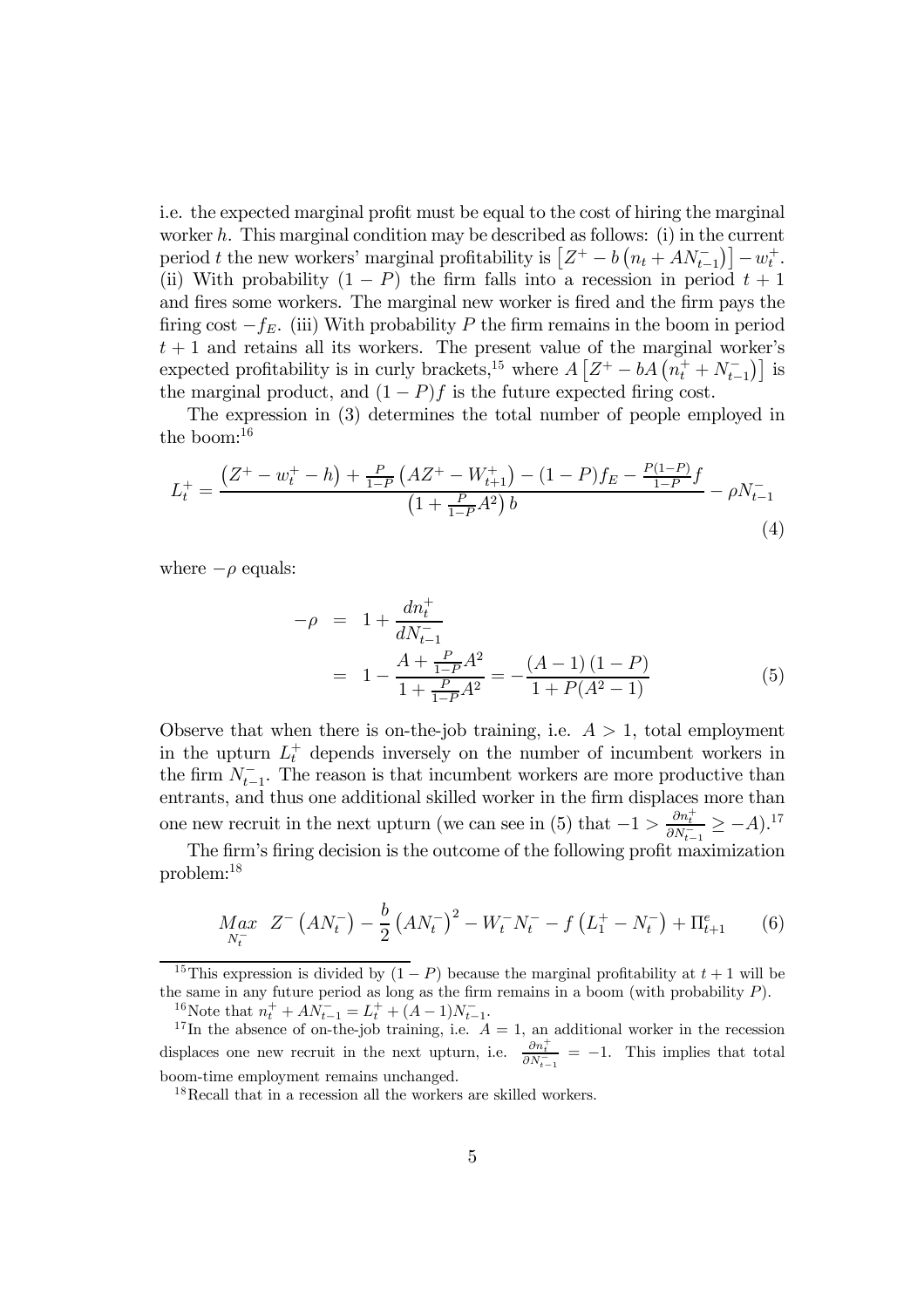where  $AN_t^-$  is employment in efficiency units in the recession and  $W_t^-$  is the wage.<sup>19</sup> The marginal condition in the firing scenario is:

$$
A (Z^- - bA N_t^-) - W_t^- - Pf + (1 - P) \{ h
$$
  
+ (A - 1) [Z<sup>+</sup> - b (n<sub>t+1</sub><sup>+</sup> + A N<sub>t</sub><sup>-</sup>)] - (W<sub>t+1</sub><sup>+</sup> - w<sub>t+1</sub><sup>+</sup>) - (1 - P)(f - f<sub>E</sub>) \} = (7<sup>†</sup>)

i.e. the profitability of the marginal skilled worker must be equal to the cost of firing him. This marginal condition may be explained as follows: (i) the skilled workers' marginal profitability in the current period is  $A(Z^- - bAN_t^-) - W_t^-$ . (ii) With probability  $P$  the recession continues and the expected profit of the marginal worker equals  $-f.$  (iii) with probability  $(1 - P)$  economic conditions improve and the firm hires new workers. In this situation, the present value of the skilled workers' expected marginal profitability is in curly brackets: it equals the present value of the unskilled workers' expected marginal profitability,  $h,^{20}$  plus the difference between the skilled workers' marginal product in the upturn,  $A\left[Z^+ - b\left(n_{t+1}^+ + A N_t^-\right)\right]$ , and that of the unskilled workers,  $[Z^+ - b(n_{t+1}^+ + AN_t^-)]$ , the difference in the wage cost in the upturn,  $-\left(W_{t+1}^+ - W_{t+1}^+\right)$ , and the difference in firing costs next period,  $-(1 - P)(f (f_E)$ .<sup>21</sup>

This marginal condition in (7) determines employment in the recession  $N_t^$ for a given number of new recruits in a future upturn  $n_{t+1}^+$ . Using that  $L_{t+1}^+$  $n_{t+1}^+ + N_t^-$  and solving for  $N_t^-$ , we obtain

$$
N_t^- = \frac{AZ^- - W_t^- + f - Pf}{[A^2 + (1 - P)(A - 1)^2]b} + \frac{(1 - P)[h + (A - 1)Z^+ - (W_{t+1}^+ - w_{t+1}^+) - (1 - P)(f - f_E)]}{[A^2 + (1 - P)(A - 1)^2]b} - \sigma L_t^4\}
$$

where

$$
-\sigma = \frac{dN_t^-}{dL_{t+1}^+} = -\frac{(1-P)(A-1)}{A^2 + (1-P)(A-1)^2}
$$
(9)

 $19$ This is the employment decision in the first downturn the firm encounters. For simplicity we are considering that this occurs when the firm has spent at least two periods in a boom, so that workers have their positions associated with firing costs  $f$ . In any other downturn, the firm will just keep the same number of workers as in this first downturn.

<sup>&</sup>lt;sup>20</sup>Recall form the marginal condition in the hiring scenario in  $(3)$ , that the present value of the unskilled workers' expected marginal profitability equals h.

 $21$ In an upturn, the only difference between the present value of the unskilled workers' expected marginal profitability and the present value of the skilled workers' expected marginal profitability is the marginal product and the wage in the current period, and the expected firing cost next period. This is so because after one period in the firm the unskilled workers become skilled workers, and in their second period in the firm they also have their positions associated with firing costs f.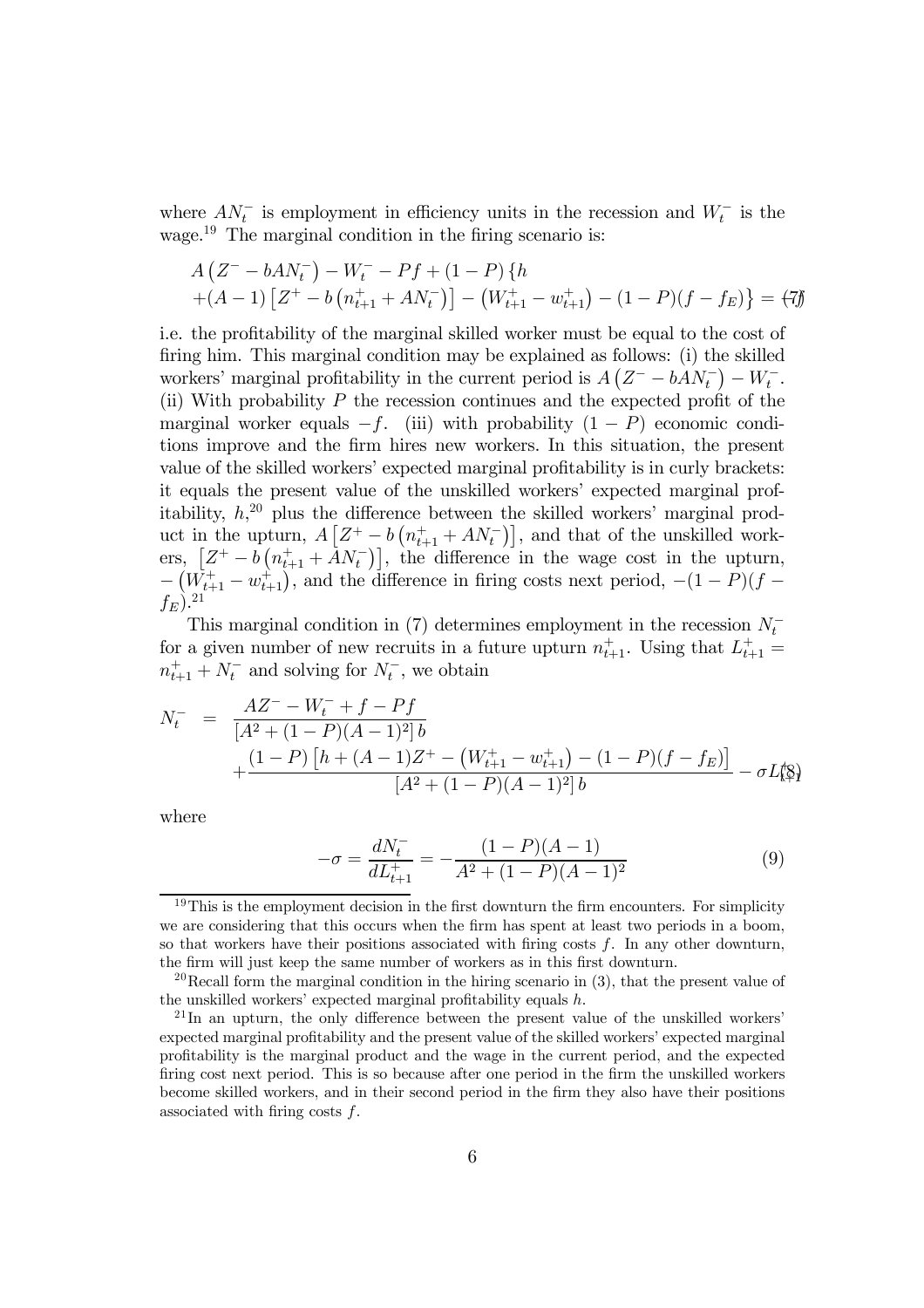These expressions show that, when  $A > 1$ , the number of employees in the recession  $N_t^-$  depends inversely on the level of employment in a future upturn  $L_{t+1}^+$ : the lower is  $L_{t+1}^+$ , the higher is the future expected profitability of the current marginal worker, and thereby the greater is the number of workers in the current recession.<sup>22</sup>

## 3 The Employment Effect of Firing Costs

We first consider that the wages are exogenously determined and that all the workers have their positions associated with firing costs  $f$  (i.e.  $f = f_E$ ). In this context, we examine the employment effect of firing costs, showing how this effect depends on on-the-job training.

#### 3.1 The Effect in the Absence of on-the-Job Training

In the absence of on-the-job training, i.e.  $A = 1$ , the employment effect of firing costs in the boom is negative. By equation (4), it equals:

$$
\frac{dL_t^+}{df} = -\frac{(1 - P)}{b} < 0\tag{10}
$$

i.e. a rise in firing costs discourages hiring, since it increases the cost of firing a worker in the future. Conversely, in a recession, the employment effect of firing costs is positive. By equation (8), it equals:

$$
\frac{dN_t^-}{df} = \frac{(1 - P)}{b} > 0\tag{11}
$$

i.e. a rise in firing costs discourages firing, since the firm has to pay the cost today.

Since the effect of firing costs on average employment equals  $\frac{dL}{df} = \frac{1}{2}$  $\left(\frac{dL_t^+}{df} + \frac{dN_t^-}{df}\right),$ it is clear from equations (10) and (11) that a rise in firing costs has no effect on average employment, since the positive effect in the recession in (11) is equal in magnitude to the negative effect in the boom in (10).

#### 3.2 The Effect in the Presence of on-the-Job Training

In the presence of on-the-job training, i.e.  $A > 1$ , by equations (4) and (8), the effect of firing costs on boom-time employment is:

$$
\frac{dL_t^+}{df} = \frac{dL_t^+}{df}\bigg|_{\overline{N}^-} - \rho \frac{dN_{t-1}^-}{df} \tag{12}
$$

<sup>&</sup>lt;sup>22</sup>This relationship does not exists when  $A = 1$ .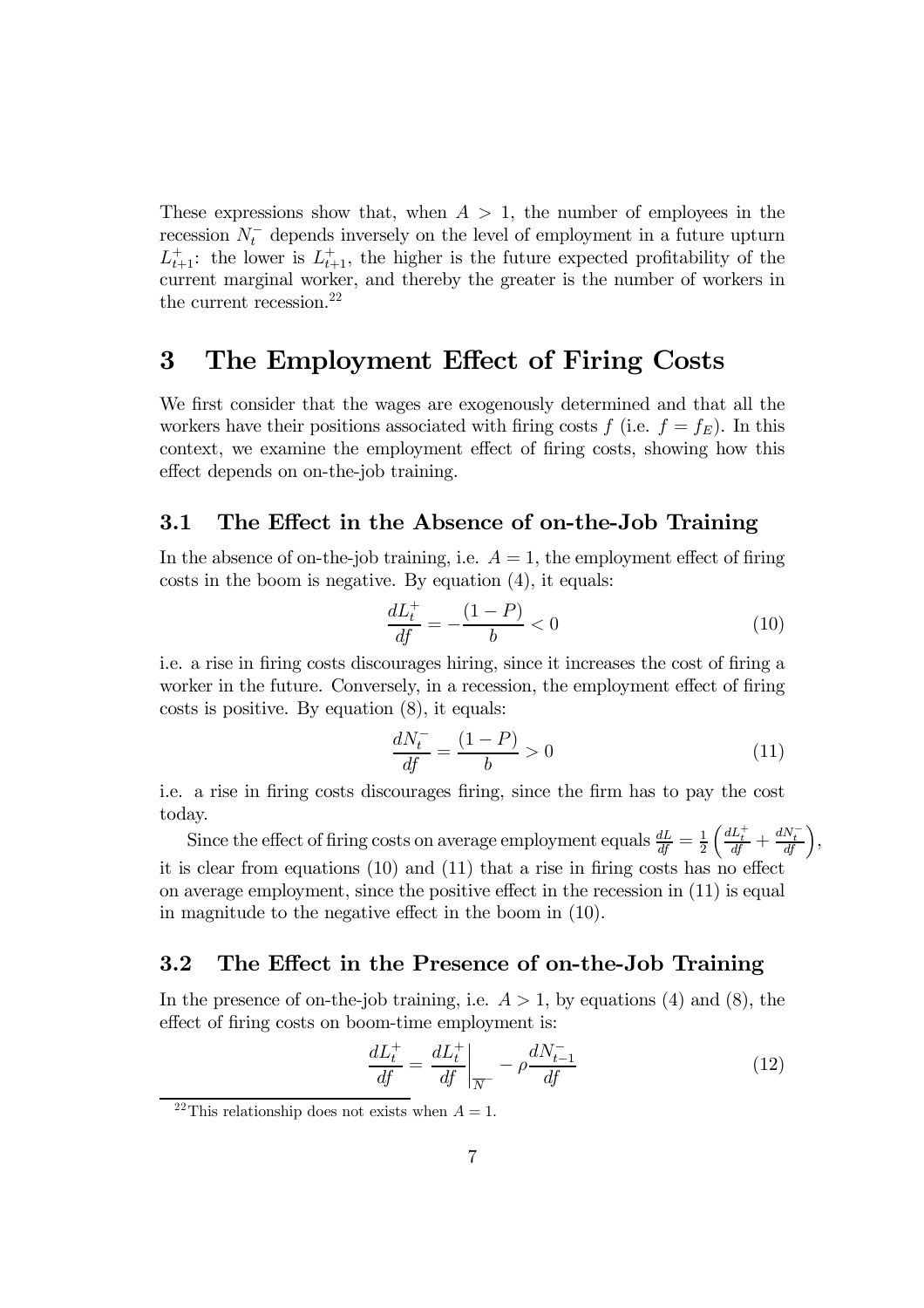and on recession-time employment is

$$
\frac{dN_t^-}{df} = \frac{dN_t^-}{df}\bigg|_{\overline{L}^+} - \sigma \frac{dL_{t+1}^+}{df} \tag{13}
$$

These equations show that the effect of firing costs on short-run employment consists of two effects.

The first effect is the "direct effect" (represented by the first-right hand terms of both (12) and (13)), which is qualitatively the same as the effect described in equations (10) and (11) when  $A = 1$ : this direct effect in the boom is negative and equals:

$$
\left. \frac{dL_t^+}{df} \right|_{\overline{N}^-} = -\frac{1 - P}{[1 + P(A^2 - 1)]b} < 0 \tag{14}
$$

and in the recession it is positive and equals:

$$
\left. \frac{dN_t^-}{df} \right|_{\overline{L}^+} = \frac{1 - P}{[A^2 + (1 - P)(A - 1)^2]b} > 0 \tag{15}
$$

The second effect is the "indirect effect via employment" (represented by the second right-hand terms of (12) and (13)). To analyze this effect, equation (12) may be rewritten as

$$
\frac{dL_t^+}{df} = \frac{1}{1 - \rho \sigma} \left( \frac{dL_t^+}{df} \bigg|_{\overline{N}^-} - \rho \frac{dN_t^-}{df} \bigg|_{\overline{L}^+} \right) \tag{16}
$$

and equation (13) as

$$
\frac{dN_t^-}{df} = \frac{1}{1 - \rho \sigma} \left( \frac{dN_t^-}{df} \bigg|_{\overline{L}^+} - \sigma \frac{dL_t^+}{df} \bigg|_{\overline{N}^-} \right) \tag{17}
$$

This "indirect effect via employment" exists because, in the presence of on-thejob training, the hiring and firing decisions are interdependent. Recall that the number of workers that the firm needs in the boom depends on the number of workers that it has in a recession, as equation (4) shows. As noted, since incumbent workers are more productive than entrants, for each additional incumbent worker in the recession, in the upturn the firm will leave without hiring a number of unskilled new workers greater than one. In other words, an additional skilled worker retained in the recession will be in the firm in the next upturn, and he will displace several (less productive) potential entrants. This means that the positive direct effect of firing costs in the recession translates into a negative "indirect effect via employment" in the boom, as equation (16) shows.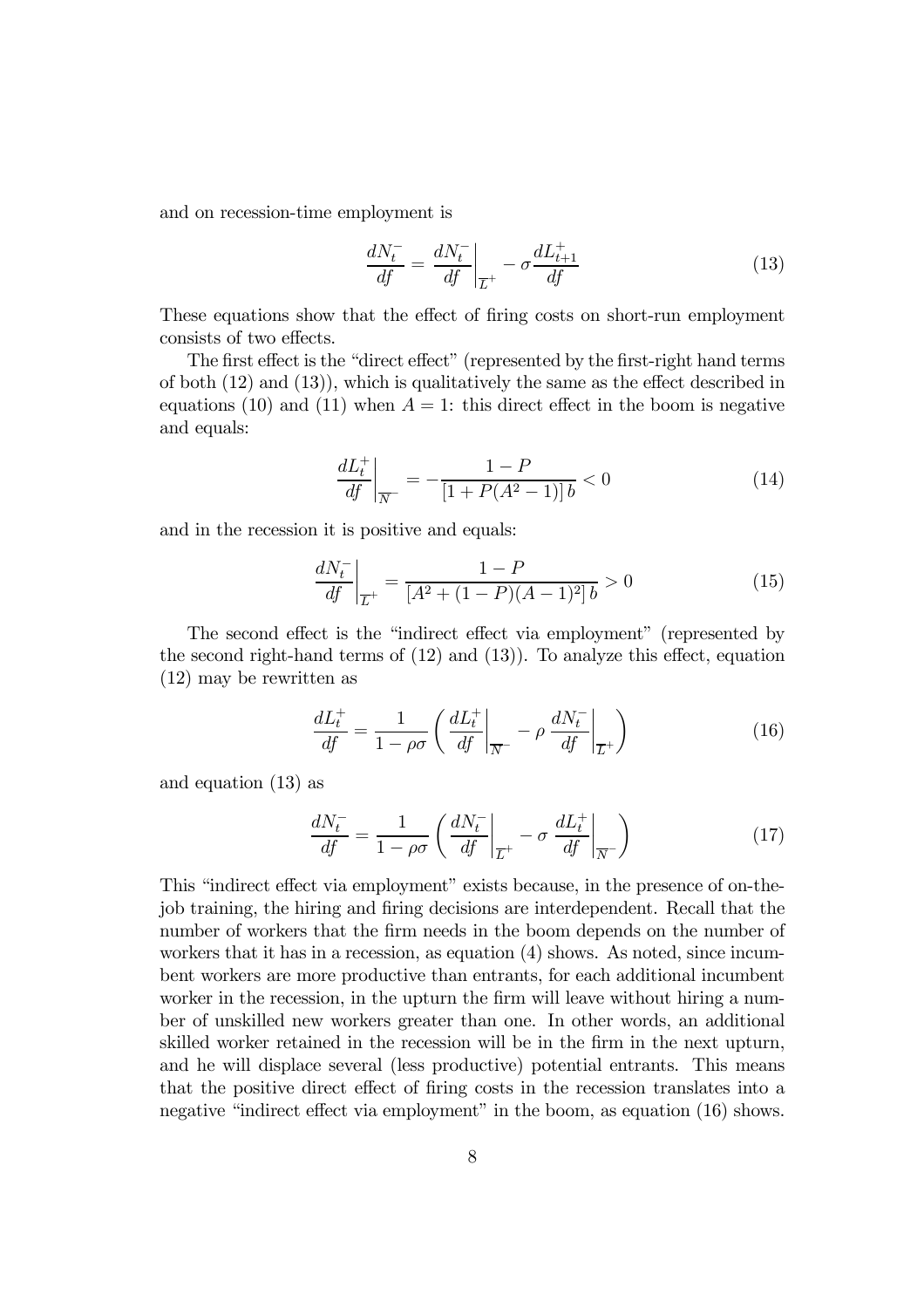Similarly, the number of workers that the firm maintains in a recession is conditioned by the number of new workers that it intends to hire in a possible future recovery, as equation (8) shows. Since firing costs reduce the number of new recruits, this gives an incentive for the firm to retain additional workers in a recession. Thus, the negative direct effect of firing costs in the boom translates into a positive "indirect effect via employment" in the recession.

In summary, in the boom both the "direct effect" and the "indirect effect via employment" are negative, i.e. firing costs reduce boom-time employment. In contrast, in the recession both effects are positive, i.e. firing costs increase recession-time employment. In short, the existence of on-the-job training does not change the result that turnover costs stabilize employment over the business cycle.

However, we can show that in the presence of on-the-job training, a rise in firing costs *reduces* average employment  $L$ . By  $(16)$  and  $(17)$ , the effect of firing costs on L equals:

$$
\frac{dL}{df} = \frac{1}{2(1-\rho\sigma)} \left[ \frac{dL_t^+}{df} \bigg|_{\overline{N}^-} (1-\sigma) + \frac{dN_t^-}{df} \bigg|_{\overline{L}^+} (1-\rho) \right] \tag{18}
$$

This effect is negative for two reasons.

The first reason is related to the "indirect effect via employment". As noted, the fact that firing costs encourage firms to retain their trained workers in a downturn has the side effect that, for each additional worker that the firm retains, it will leave without recruiting more than one unskilled workers in the upturn.23 By the same token, the fact that firing costs discourage the hiring of new unskilled workers has the side effect that the firm will retain more trained workers in the recession. The result is that the average productivity of the workforce is higher than it would otherwise be, and as a consequence, a smaller number of workers on average is required to produce a given cyclical trajectory of output. Thus firing costs reduce average employment. We can see this in equation (18): the magnitude of  $\rho$  (i.e. the negative effect that one additional skilled worker has on boom-time employment, in (5)) is greater than  $\sigma$  (i.e. the positive effect that one unskilled worker less in the upturn has on recession-time employment, in (9)).

The second reason is that, in the presence of on-the-job training, the positive direct effect in the recession  $\frac{dN_t^-}{dt}$  $\frac{1}{L^+}$  becomes smaller in magnitude than the negative direct effect in the boom  $\frac{dL_t^+}{dt}$  $\left\vert_{\overline{N}}\right\vert$ , as we can see in equations (14) and

<sup>23</sup>Observe that the increase in recession-time employment due to firing costs may even translate into a reduction in average employment if the displacement of new entrants that provokes is sufficiently important, which occurs when  $\rho > 1$ .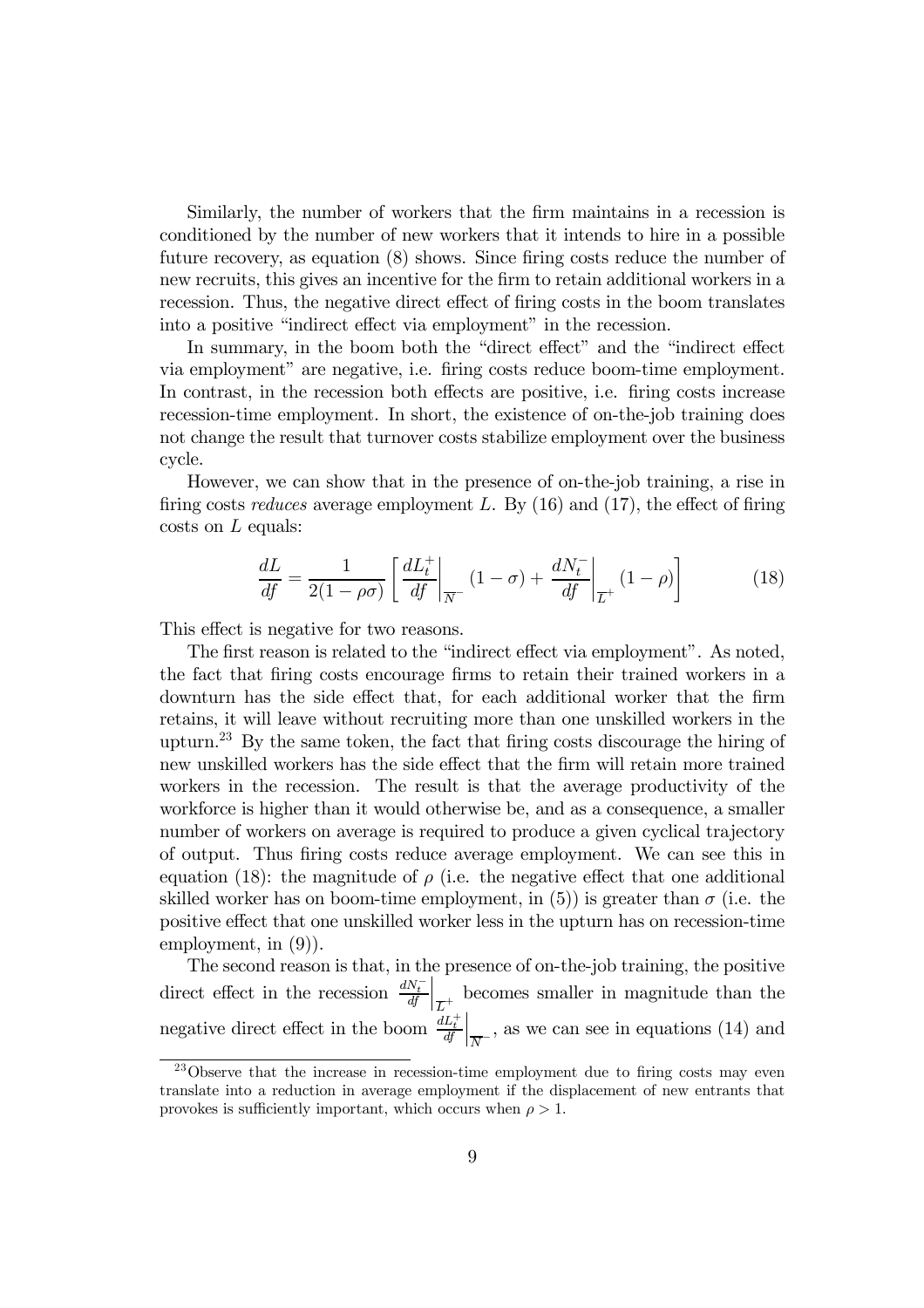$(15).<sup>24</sup>$  The explanation is the following. The firm is interested in the labor services in efficiency units. In a downturn, firing costs raise employment in efficiency units, and in an upturn, firing costs reduce employment in efficiency units. However, the number of workers that these efficiency units represent is smaller in a recession than in a boom, because the workers that are fired (in a recession) are more productive than the workers that are hired (in a boom). As a consequence, average employment is lower.

In short, in the presence of on-the-job training firing costs reduce average employment because both the "direct effect" and the "indirect effect via employment" of firing costs in the boom are more important than the effects in the recession.<sup>25</sup>

#### 4 Firing costs and wage setting

In Section 3, the wages are taken as given when analyzing the effects of firing costs on employment. Nevertheless it is well-known from the insider-outsider literature that firing costs also affect insider wages.<sup>26</sup> To include this fact in the model, we now consider that the skilled workers are the insiders, with firing costs f associated with their positions, and the unskilled workers are the entrants, who can be fired costlessly, i.e.  $f_E = 0$ . We assume that the existence of firing costs is what gives power to workers in a wage negotiation with the firm. Thus the entrants have no market power and receive the reservation wage, i.e. the wage that makes them indifferent between employment and unemployment. The insiders, however, belong to a risk-neutral union and bargain over the wage with the firm before the employment decision is made.

The main message of this Section is the following: although a rise in firing costs gives an incentive to retain additional insiders in the recession, when the rise in firing costs also gives much power to the insiders in the wage negotiation, that incentive may become very small (relative to the incentive to reduce hiring in an upturn). Under these theoretically possible circumstances, the result of Section 3 may be different. This is so because in this context firing costs hardly discourage firing, but they still discourage hiring. But this latter effect is weaker the greater is the amount of on-the-job training that the firm expects the new recruits to do in the future. Thus on-the-job training makes the employment

<sup>&</sup>lt;sup>24</sup>Observe in equations (14) and (15) that  $A^2 + (1 - P)(A - 1)^2 > 1 + P(A^2 - 1)$  and therefore  $\frac{dN_t^-}{df}$  $\left| \frac{dL_t^+}{L^+} \right| < - \frac{dL_t^+}{df}$  $\left| \frac{1}{N} \right|$ .

 $^{25}$ The analysis of the influence of on-the-job training on the employment effect of hiring costs is identical to the analysis above (observe in equations (4) and (8) that, with no discount factor, firing costs and hiring costs affect employment in an identical way).

 $26$ See Lindbeck and Snower (1989).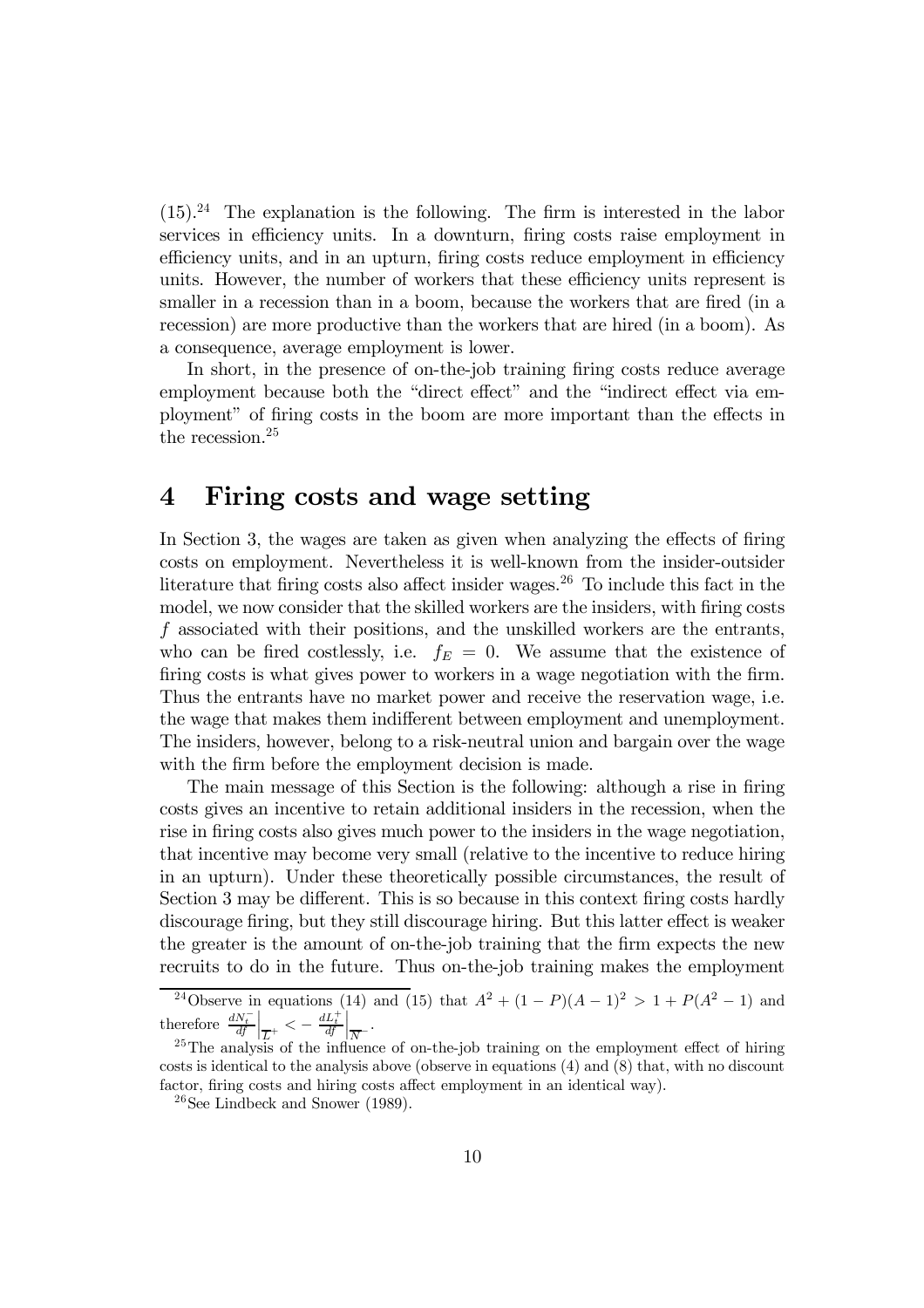effect of firing costs less contractionary.

#### 4.1 The union bargaining

As noted, we assume that the union wage negotiation takes place before the hiring and the firing decisions, i.e. every time economic conditions change. We assume that the union seeks to maximize the utility of the representative insider (the median voter), and that this worker is a "senior" insider who is not fired in the downturn. Thus the union is not worried about the influence that the wage has on employment.

The insider wage is the solution of a Nash bargain. Under disagreement, workers go on strike, which has a cost  $\alpha$  per capita for the firm.<sup>27</sup> We assume that the union can manipulate  $\alpha$  and sets it as high as possible, but not as high that the firm replaces the representative insider with a new worker. Thus the representative insider will remain in the firm both under agreement and under disagreement in the negotiation, so we can assume that his future expected profitability is the same in both circumstances, and also his future expected income. Let  $w^0$  be the current income that the insiders can obtain during a strike, and  $\mu$  be the union strength in the negotiation. The insider wage equals:28

$$
W_t^i = w^0 + \frac{\mu}{\phi} \left( A Z^i - \frac{b}{2} A^2 N_t^- - w^0 + \alpha \right)
$$
 (19)

where  $Z^{i}A - \frac{b}{2}A^{2}N_{t}^{-}$  is the product per insider in the current period,<sup>29</sup> and  $\phi = 1 + (1-\mu)\frac{b}{2}A^2\frac{dN_t^-}{dW_t^i}.$ <sup>30</sup>

Since the union sets  $\alpha$  subject to the restriction that the representative insider is not replaced by a new worker, then  $\alpha$  must not be higher than the cost of firing the insider f plus the cost of hiring the new worker  $h$  minus the current profitability of the new worker  $\psi$  (which, for simplicity, we take as given).<sup>31</sup> This restriction is satisfied with equality, since the union seeks to maximize the wage in (19):

$$
\alpha = (f + h) - \psi \tag{20}
$$

 $27$ We assume that the strike is costless to the workers.

<sup>28</sup>See Appendix B for the details of the solution.

<sup>&</sup>lt;sup>29</sup>In the recession the product per insider is  $Z^-A - \frac{b}{2}A^2N_t^-$  because we consider that the wage is negotiated for the representative worker, who is remaining in the firm. In a boom, the product per insider equals  $Z^+A - \frac{b}{2}A^2N_t^-$  since we assume that the union negotiates the wage on the basis of the product generated by the insiders, before hiring new entrants.

<sup>&</sup>lt;sup>30</sup>The term  $\phi$  does not depend on f and behaves nearly as a constant (see Appendix B).

<sup>&</sup>lt;sup>31</sup>For simplicity, we assume that the future expected profitability of the current insider and that of the potential entrant are the same (see Appendix B).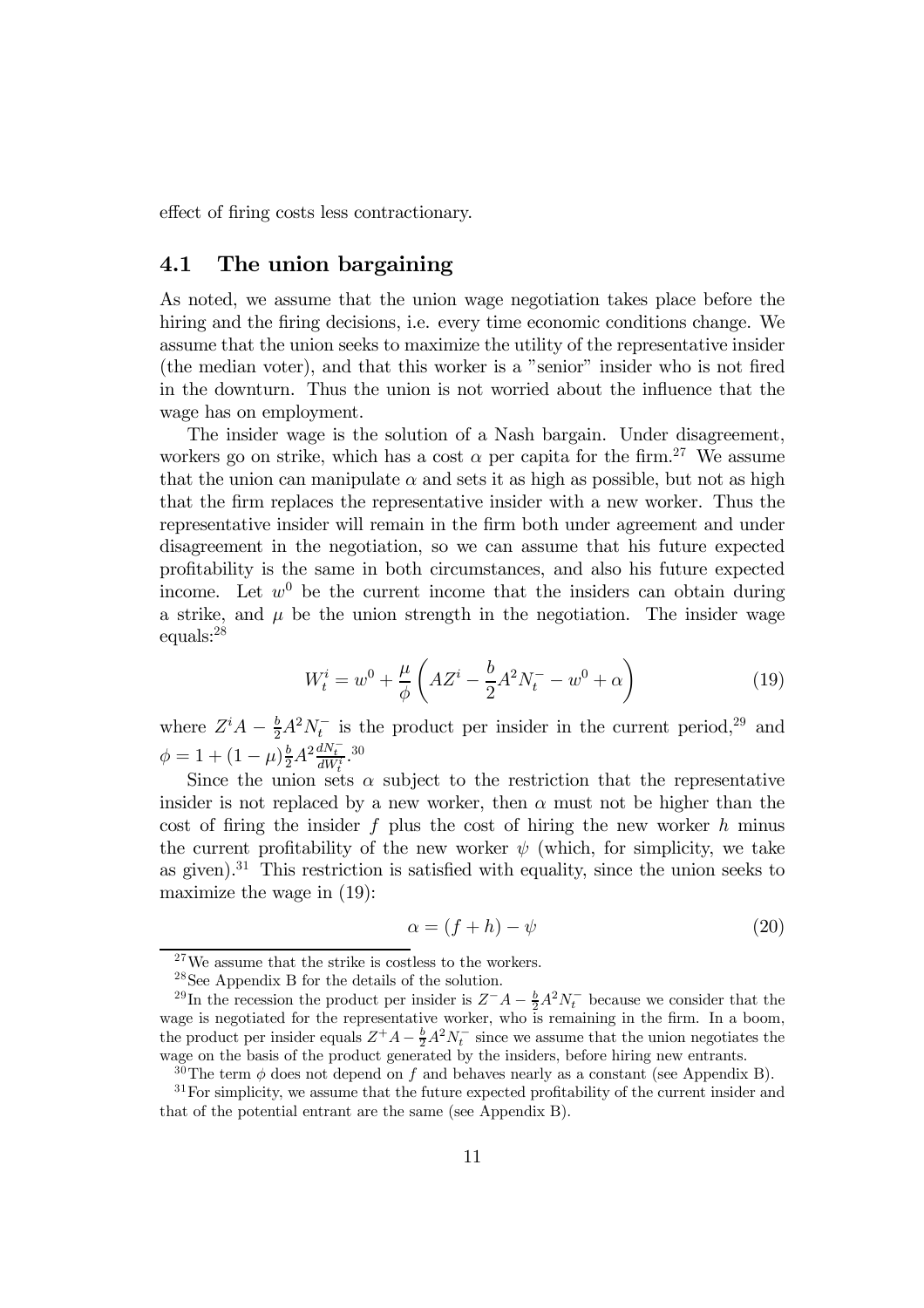From  $(19)$  and  $(20)$ , we can see that a rise in firing costs f have two countervailing effects on the insider wage. On the one hand, it increases the cost that the firm bears under disagreement in the negotiation, and thus increases the negotiated wage. But, on the other hand, the bargained wage depends on the product per worker. The rise in firing costs increases the number of insiders in the firm  $N_t^-$  and thus reduces their average product, which reduces the wage. In the next section we assume the first effect dominates, and thus a rise in firing costs increases the insider wage. As we show below, only when a rise in firing costs increases the insider wage a great deal, the influence of on-the-job training described in the previous section may operate in a different way.

## 4.2 The employment effect of firing costs when the wage is endogenous

Let us assume that an unemployed person receives the unemployment benefit B per period, which is a constant. Since we are assuming that entrants receive the reservation wage, i.e. the wage that makes them indifferent between employment and unemployment, then the present value of the entrant's future expected income must be equal to the one of an unemployed person:<sup>32</sup>

$$
w_t^+ + \frac{P}{1 - P} W_{t+1}^+ = \frac{B}{1 - P}
$$
 (21)

i.e. a higher future insider wage is compensated by a lower entrant's wage, so that the present value of the firm's wage payments remains unchanged.<sup>33</sup> Thus, that entrants receive the reservation wage implies that firing costs have no influence on employment in the upturn via the insider wage. Accordingly, by (4) the employment effect of firing costs in the boom equals:

$$
\frac{dL_t^+}{df} = -\frac{P(1-P)}{[1+P(A^2-1)]b} - \rho \frac{dN_{t-1}^-}{df}
$$
\n(22)

where the first right-hand term is the effect of  $f$  on boom-time employment for given  $N_t^-$ ,  $\frac{dL_t^+}{df}$  $\Big| \frac{34}{N} \Big|$ 

<sup>&</sup>lt;sup>32</sup>Note that  $W_t^-$  does not appear in the expression because current entrants are fired in a future recession.

 $33$ Note that if we substitute (21) into (4), the insider wage disappears from the expression.  $34$ This term is similar to (14), although now for firing costs to have a direct influence on the hiring decision, the marginal worker must first become an insider, which occurs with probability P.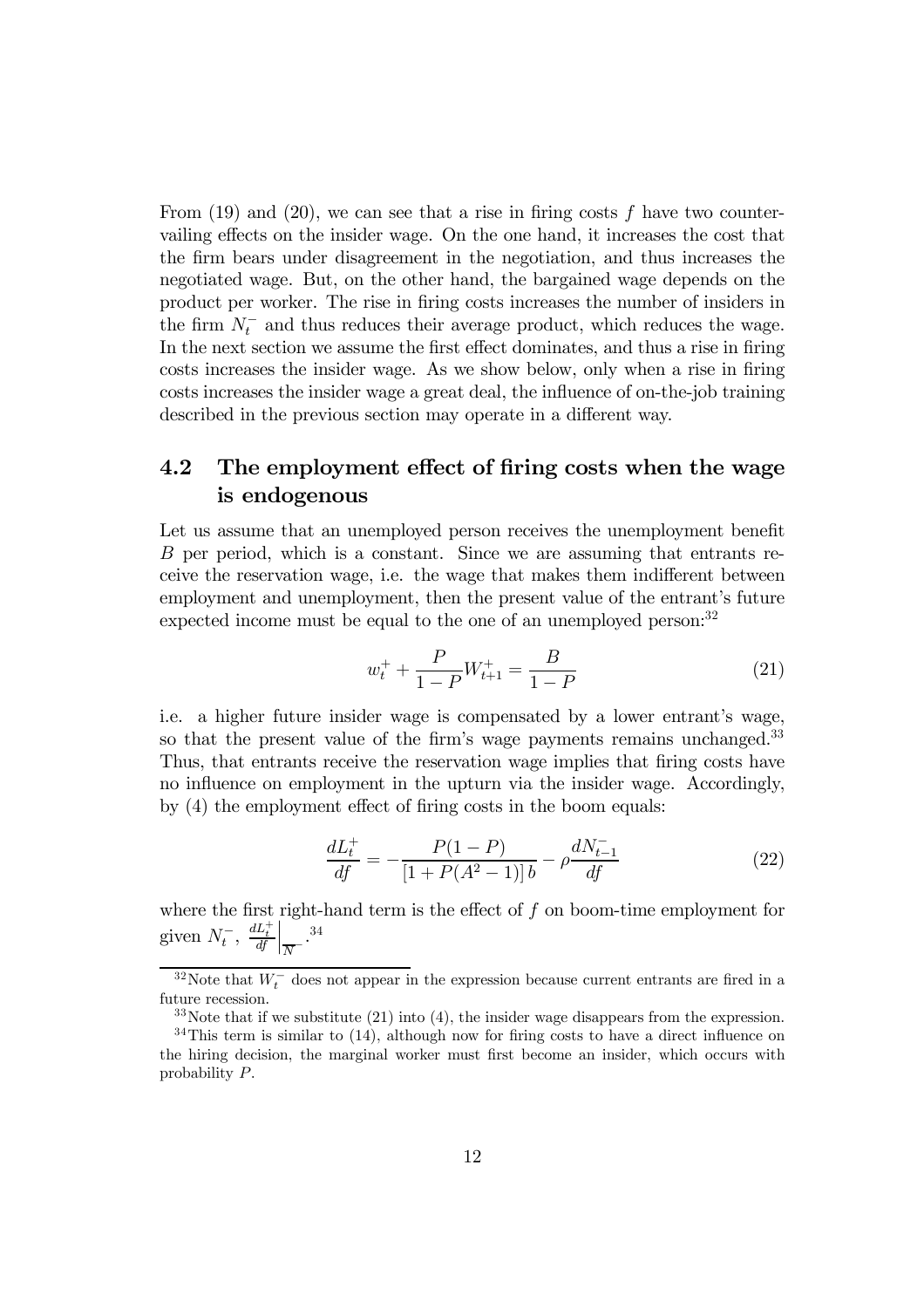By contrast, insider wages do have an influence on recession-time employment. By  $(8)$  and  $(21)$ , the effect of firing costs in the recession equals:  $35$ 

$$
\frac{dN_t^-}{df} = \frac{P(1-P) - \left(\frac{dW_t^-}{df} + \frac{dW_{t+1}^+}{df}\right)}{[A^2 + (1-P)(A-1)^2]b} - \sigma \frac{dL_{t+1}^+}{df}
$$
(23)

where the first right-hand term is  $\frac{dN_t^-}{dt}$  $\Big|_{\overline{L}^+}$ . As (23) shows, since the marginal worker in the recession is an insider, a rise in firing costs that increases the insider wage (both in the recession and in any possible future boom) will reduce recession-time employment. As a consequence, the number of workers retained in the recession due to the existence of firing costs is lower.

When the increase in the wage due to a rise in firing costs is sufficiently small, i.e. when the term  $\frac{dW_t^-}{df} + \frac{dW_{t+1}^+}{df}$  in (23) is sufficiently small, then the results of the previous section remain unchanged. However, when this increase is sufficiently large, the results change. Let us consider the extreme case in which  $\frac{dN_t^-}{dt}$  $\begin{bmatrix} 1 \ \overline{L}^+ = 0, \text{ i.e. } \text{although it is more expensive to fire, the inside range } \end{bmatrix}$ is also higher, and one effect offsets the other. This implies that the only effect of a rise in firing costs is to discourage hiring. As we can see in the expression for  $\frac{dL_t^+}{df}$  $\frac{1}{N^-}$  in (22), a rise in firing costs discourages hiring to a lesser extent the greater is the amount of on-the-job training A that the firm expects the new worker to do in the future. Thus, we can conclude that when the influence of firing costs in discouraging firing is very small (relative to the influence of firing costs in discouraging hiring), on-the-job training makes the employment effect of firing costs less contractionary.36

## 5 Conclusions

This paper has shown how on-the-job training influences the way in which firing costs affect employment. The reason why on-the-job training plays this role is that it creates a productivity differential between incumbent workers and new recruits, and thereby influences how many new recruits are necessary to replace a given number of incumbents who have been fired in the previous recession. Thus, the firms' hiring and firing decisions become interdependent.

On this account, the number of workers the firm retains in a recession affects the number of workers it needs to hire in a subsequent recovery. Firing costs

<sup>&</sup>lt;sup>35</sup>The wages in the numerator of the expression for  $N_t^-$  in (8) are  $-W_t^-$  –  $(1-P)(W_{t+1}^+$  –  $w_{t+1}^+$ ). Using  $w_{t+1}^+$  in (21), this expression equals  $-W_t^- - W_{t+1}^+ + B$ .<br><sup>36</sup>See Appendix C for the proof.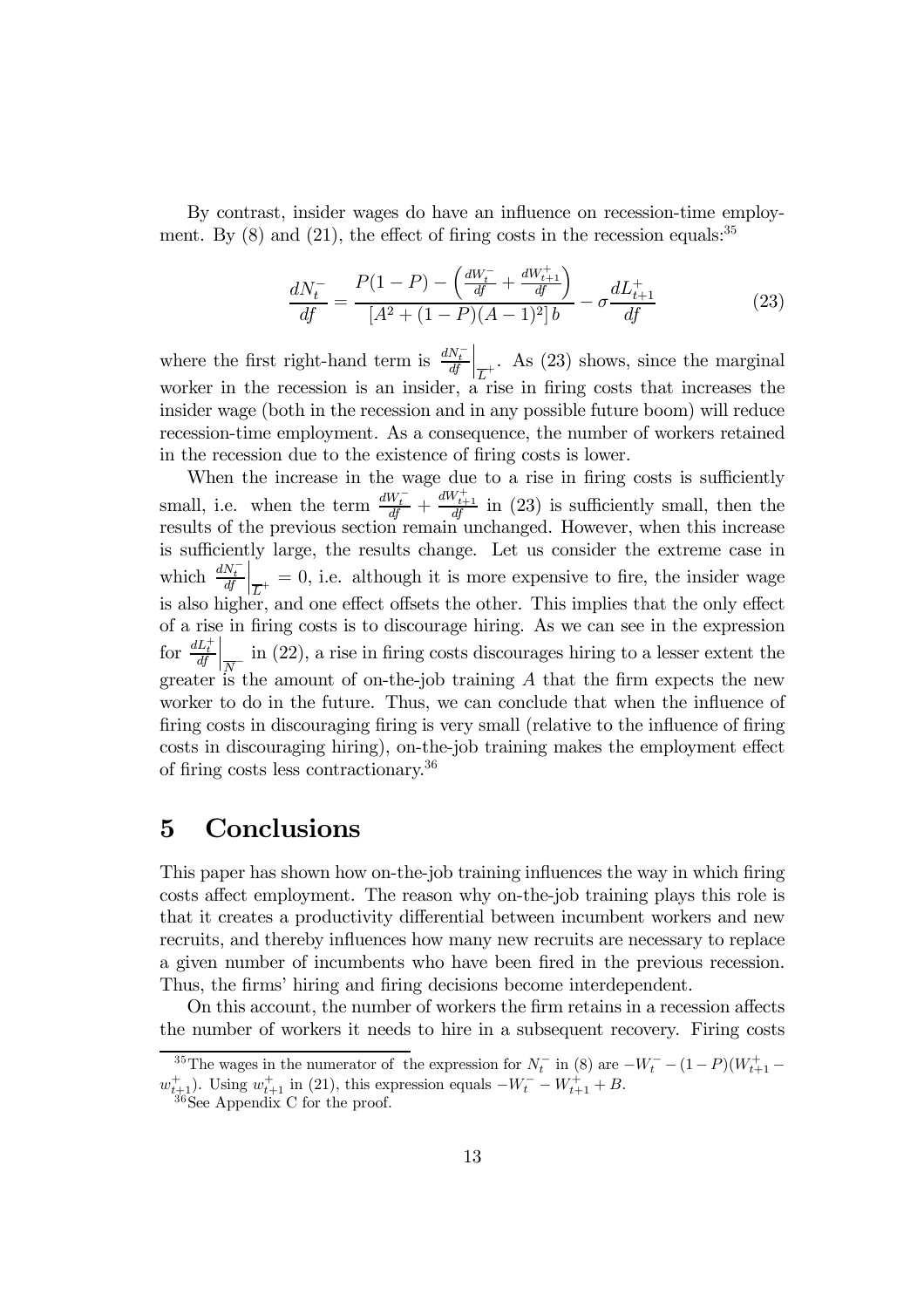encourage firms to retain more workers in a recession. The greater the amount of on-the-job training, the greater the productivity differential between incumbents and new recruits, and thus the fewer new recruits need to be hired in the recovery. In this way, on-the-job training imparts a contractionary influence on the employment repercussions of firing costs.

This influence is strengthened because firing costs increase employment (in efficiency units) in a recession and reduce employment (in efficiency units) in a boom, but the number of workers that these efficiency units represent is smaller in a recession than a boom. On-the-job training generates this channel whereby firing costs reduce average employment over the business cycle. As noted, these results imply that skill-biased technological change, falling on firm-specific skills, makes firing costs harmful for employment.37

## A Appendix. Derivation of (3) and (7)

In the boom, the solution of (2) is:

$$
\left[Z^{+} - b\left(n_{t}^{+} + A N_{t-1}^{-}\right)\right] - w_{t}^{+} - (1 - P)f_{E} + P\Pi_{t+1}^{++'} = h \tag{24}
$$

where  $\Pi_{t+1}^{++}$  is the present value of the workers' expected marginal profitability if the firm remains in the boom in period  $t + 1$ , which equals

$$
\Pi_{t+1}^{++} = A \left[ Z^+ - bA \left( n_t^+ + N_{t-1}^- \right) \right] - W_{t+1}^+ + P \Pi_{t+2}^{++} - (1 - P)f \tag{25}
$$

Since in the stationary equilibrium  $\Pi_{t+1}^{++'} = \Pi_{t+2}^{++'}$ , we have that:

$$
\Pi_{t+1}^{++'} = \frac{1}{1 - P} \left\{ A \left[ Z^+ - bA \left( n_t^+ + N_{t-1}^- \right) \right] - W_{t+1}^+ - (1 - P)f \right\} \tag{26}
$$

Substituting equation  $(26)$  into  $(24)$ , the marginal condition in the hiring scenario is the expression in (3).

In the recession, the solution of (6) is:

$$
A\left(Z^{-} - bA N_{t}^{-}\right) - W_{t}^{-} - Pf + (1 - P)\Pi_{t+1}^{+'} = -f \tag{27}
$$

where  $\Pi_{t+1}^{+\prime}$  is the present value of the skilled workers' expected marginal profit in a future upturn, which equals:

$$
\Pi_{t+1}^{+'} = A \left[ Z^+ - b \left( n_{t+1}^+ + A N_t^- \right) \right] - W_{t+1}^+ - (1 - P)f + P \Pi_{t+2}^{++'} \tag{28}
$$

<sup>&</sup>lt;sup>37</sup>As explained in the paper, when firing costs discourages firing very little (relative to the magnitude in which it discourages hiring) because a rise in firing costs increases the insider wage a great deal, the presence of on-the-job training can make the employment effect of firing costs less contractionary.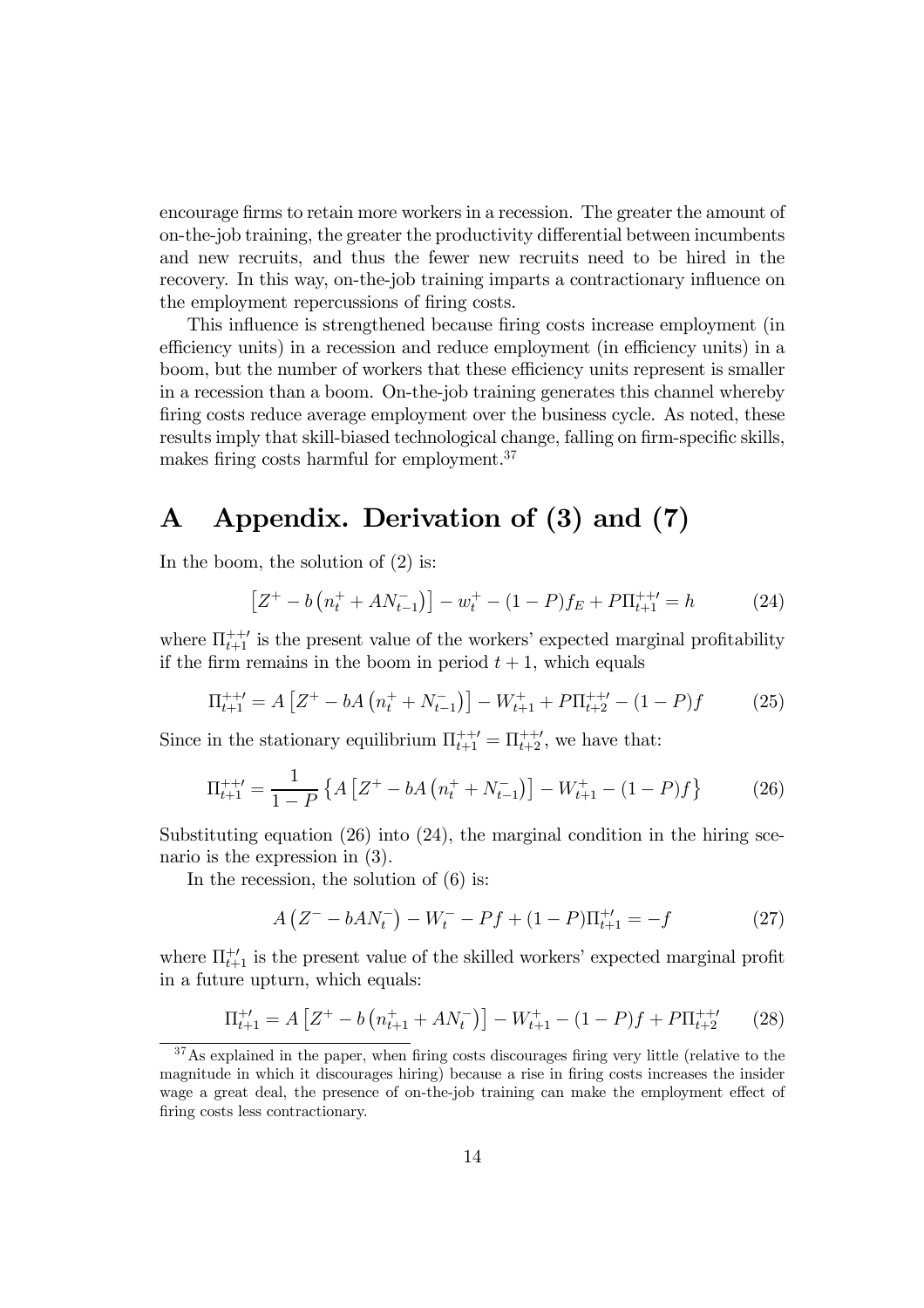Using equation (24), we can rewrite equation (28) as:

$$
\Pi_{t+1}^{+'} = h + (A - 1) \left[ Z^{+} - b \left( n_{t+1} + A N_{t}^{-} \right) \right] - (W_{t+1}^{+} - w_{t+1}^{+}) - (1 - P)(f - f_{E}) \tag{29}
$$

Substituting  $(29)$  into  $(27)$ , we obtain the marginal condition for firing in  $(7)$ .

## B Appendix. The Nash bargaining

The Nash bargain is:

$$
M_{W_t^i} \Omega = \left[ W_t^i + \theta^{ei} - \left( w^0 + \theta^{ei} \right) \right]^\mu \left[ Z^i A - \frac{b}{2} A^2 N_t^- - W_t^i + \theta^{ei} - \left( -\alpha + \theta^{ei} \right) \right]^{1-\mu}
$$
\n(30)

where  $i = +, -$ . Under agreement, the worker's utility is  $W_t^i + \theta^{ei}$ , where  $\theta^{ei}$  is expected utility in the future, and the firm's profit is  $Z^{i}A - \frac{b}{2}A^{2}N_{t}^{-} - W_{t}^{i} + \vartheta^{ei}$ , where  $\vartheta^{ei}$  is the future expected average profit. Under disagreement workers go on strike, and the worker's utility is  $w^0 + \theta^{ei}$ , and the firm's expected profit is  $-\alpha + \vartheta^{ei}$ . Note that  $\theta^{ei}$  is identical under agreement and disagreement, and the same happens to  $\vartheta^{ei}$ , since we assume that the union sets  $\alpha$  to avoid the workers being fired during the strike and replaced by new workers. Thus  $\alpha$ satisfies the condition  $-\alpha + \vartheta^{ei} = -(f+h) + \psi + \vartheta^{ei}$  (we assume that  $\vartheta^{ei}$  is identical for the potential entrants and the current insiders). The expression for the wage  $W_t^i$  is the solution of (30), which is in equation (19). The term  $\phi = 1 + (1 - \mu) \frac{b}{2} A^2 \frac{dN_t}{dW_t^i}$  in (19) appears because, since the wage negotiation occurs before the employment decision, the union must take into account that a rise in the insider wage reduces employment in the recession. This, in turn, increases the revenue per capita, which will further increase the wage. We can show that this term  $\phi$  behaves nearly as a constant: (1.) In the case of the insider wage in the boom  $W_t^+$ , the term  $\frac{\partial N_t^-}{\partial W_t^+}$  equals zero, since when  $W_t^+$  is being negotiated, employment  $N_t^-$  is already given. Thus in that case  $\phi = 1$ . (2.) In the recession, we show in Figure A1 that  $\phi$  behaves nearly as a constant  $(\phi$  is in the vertical axis, A is in the x-axis and P is in the y-axis). (The expression for  $\frac{dN_t^-}{dW_t^-} = \frac{-1}{(1-\rho\sigma)[A^2 + (1-P)(A-1)^2]b}$  is obtained from (8) and (4)).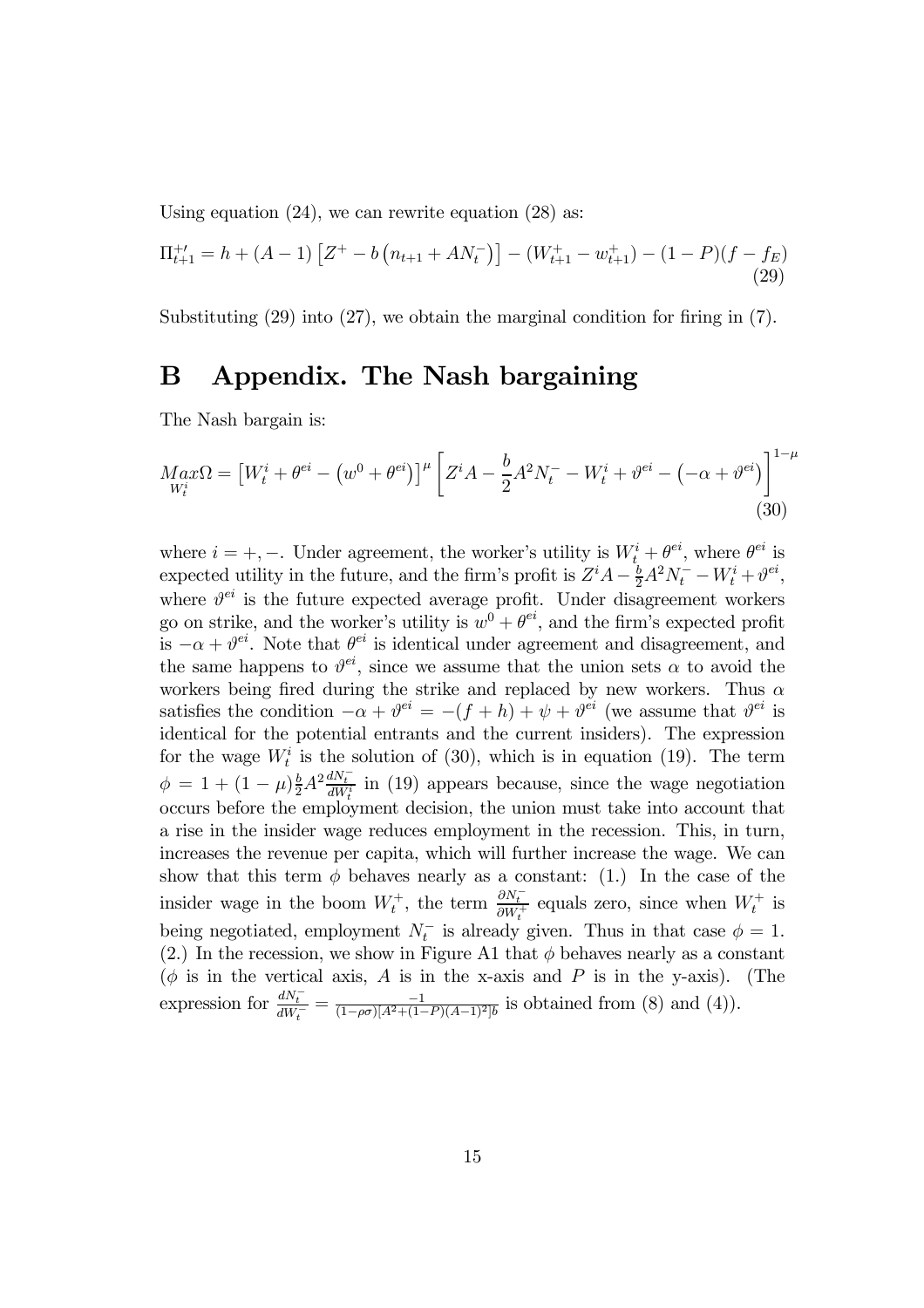

Figure A1

## C Appendix. Endogenous wage

The effect of firing costs on the wage in  $(19)$  equals:<sup>38</sup>

$$
\frac{dW_t^i}{df} = \mu \left( 1 - \frac{b}{2} A^2 \frac{dN_t^-}{df} \right) \tag{31}
$$

We substitute this expression into  $(23)$ , and obtain:

$$
\frac{dN_t^-}{df} = \frac{P(1-P) - 2\mu}{[A^2(1-\mu) + (1-P)(A-1)^2]b} - \hat{\sigma}\frac{dL_{t+1}^+}{df}
$$
(32)

where  $\hat{\sigma}$  equals:

$$
\hat{\sigma} = \frac{(1 - P)(A - 1)}{A^2 (1 - \mu) + (1 - P)(A - 1)^2}
$$
\n(33)

Using (22) and (32), we can show how A influences  $\frac{dL}{df}$  when the wages are endogenous. First, we show that the influence of  $A$  on the "indirect effect via employment" is qualitatively the same as in Section 3. In that section we showed that, when  $A > 1$ , it holds that  $\rho > \sigma$ . In the present context, it also holds that  $\rho > \hat{\sigma}$  when  $A > \frac{2(1-P)}{2(1-P)-\mu}$ . That is, for given  $\mu$ , when A is sufficiently

<sup>&</sup>lt;sup>38</sup>For simplicity we ignore the term  $\phi$ , which has no consequences for the qualitative results.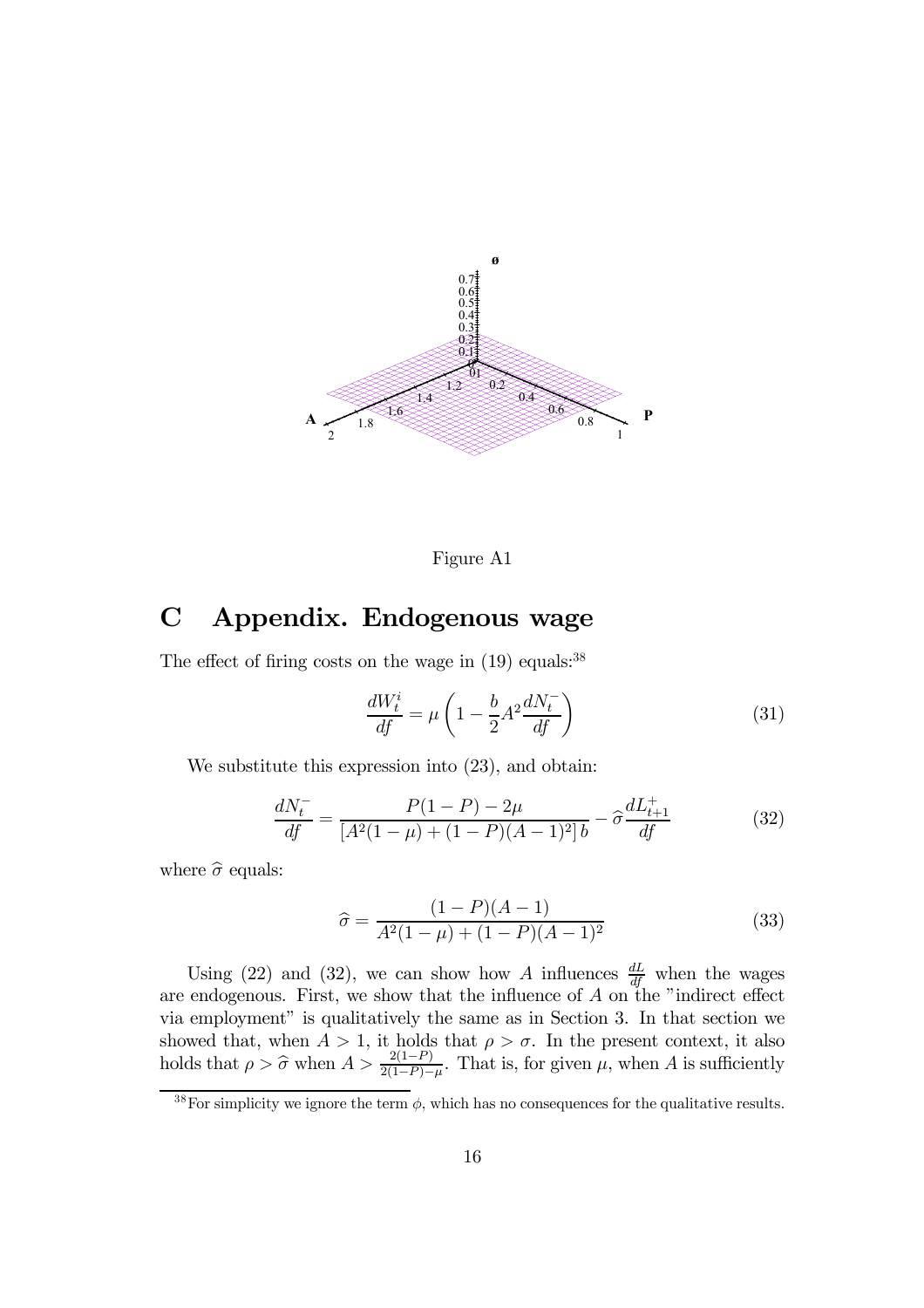large, a rise in firing costs increases the average productivity of the workforce, and, as a consequence average employment is lower.<sup>39</sup>

Second, let  $De = \frac{dN_t^-}{df}$  $\frac{dL_t^+}{dt} + \frac{dL_t^+}{df}$  $\Big|_{\overline{N}^-}$  be the direct effect of firing costs on average employment, where  $\frac{dN_t^-}{dt}$  $\Big|_{\overline{L}^+}$  is the first right-hand term of (32) and  $\frac{dL_t^+}{df}$  $\Big|_{\overline{N}^-}$  is the first right-hand term of (22):

$$
De = \frac{dN_t^-}{df}\bigg|_{\overline{L}^+} + \frac{dL_t^+}{df}\bigg|_{\overline{N}^-} = \frac{P(1-P) - 2\mu}{[A^2(1-\mu) + (1-P)(A-1)^2]b} - \frac{P(1-P)}{[1+P(A^2-1)]b}
$$
\n(34)

For exogenous wages, we have shown in the paper that, when  $A = 1$ , it holds that the direct effect of firing costs on average employment is zero, whereas when  $A > 1$  (i.e. when there exists on-the-job training), it holds that the direct effect of firing costs on average employment is negative.<sup>40</sup> For endogenous wages and when  $A = 1$ , it happens that for any  $\mu > 0$ , De is negative:

$$
(De)_{A=1} = \frac{P(1-P) - 2\mu}{(1-\mu)b} - \frac{P(1-P)}{b} < 0 \tag{35}
$$

Recall that  $\mu$  is the strength of the workers in the Nash bargaining and thus determines the extent to which a rise in firing costs affects the insider wage. We can show that:

1. When  $\mu$  is sufficiently small, the existence of on-the-job training makes De in (34) more negative. Figure A2 shows this. This Figure plots the behavior of De in (34) with respect to A, for different values of  $\mu$ . We only consider the values of  $\mu$  for which  $\frac{dN_t^-}{df}$  $\left| \frac{\overline{L}}{L^+}\right| \geq 0$ , and thus  $\mu \leq \frac{P(1-P)}{2}$ . In this Figure  $P = 0.5$ , which implies that the maximum value that  $\mu$  can reach is  $\mu = 0.125$ . This Figure shows that when  $\mu = 0$  and  $\mu = 0.025$ , the existence of on-the-job training makes De more negative.

2. When  $\mu$  is sufficiently large, i.e.  $\mu$  comes closer to the value  $\frac{P(1-P)}{2}$ , the influence of a rise in firing costs in discouraging firing becomes very small relative to the influence in discouraging hiring. Only under these circumstances (which are theoretically possible but implausible), the existence of on-the-job

<sup>&</sup>lt;sup>39</sup>This is usually the case. However, now it might occur that  $\rho < \hat{\sigma}$  when  $A < \frac{2(1-P)}{2(1-P)-\mu}$ . The reason is the following. When a sufficiently large part of the efficiency per insider does not go to the firm, i.e. when the insider power in the negotiation is sufficiently large and the insider's efficiency is sufficiently low, then it may occur that for the firm insiders are not in fact more efficient than entrants.

<sup>&</sup>lt;sup>40</sup>This occurs both when  $f = f_E$ , as shown in (14) and (15), and when  $f_E = 0$ , as shown in (22) and (23).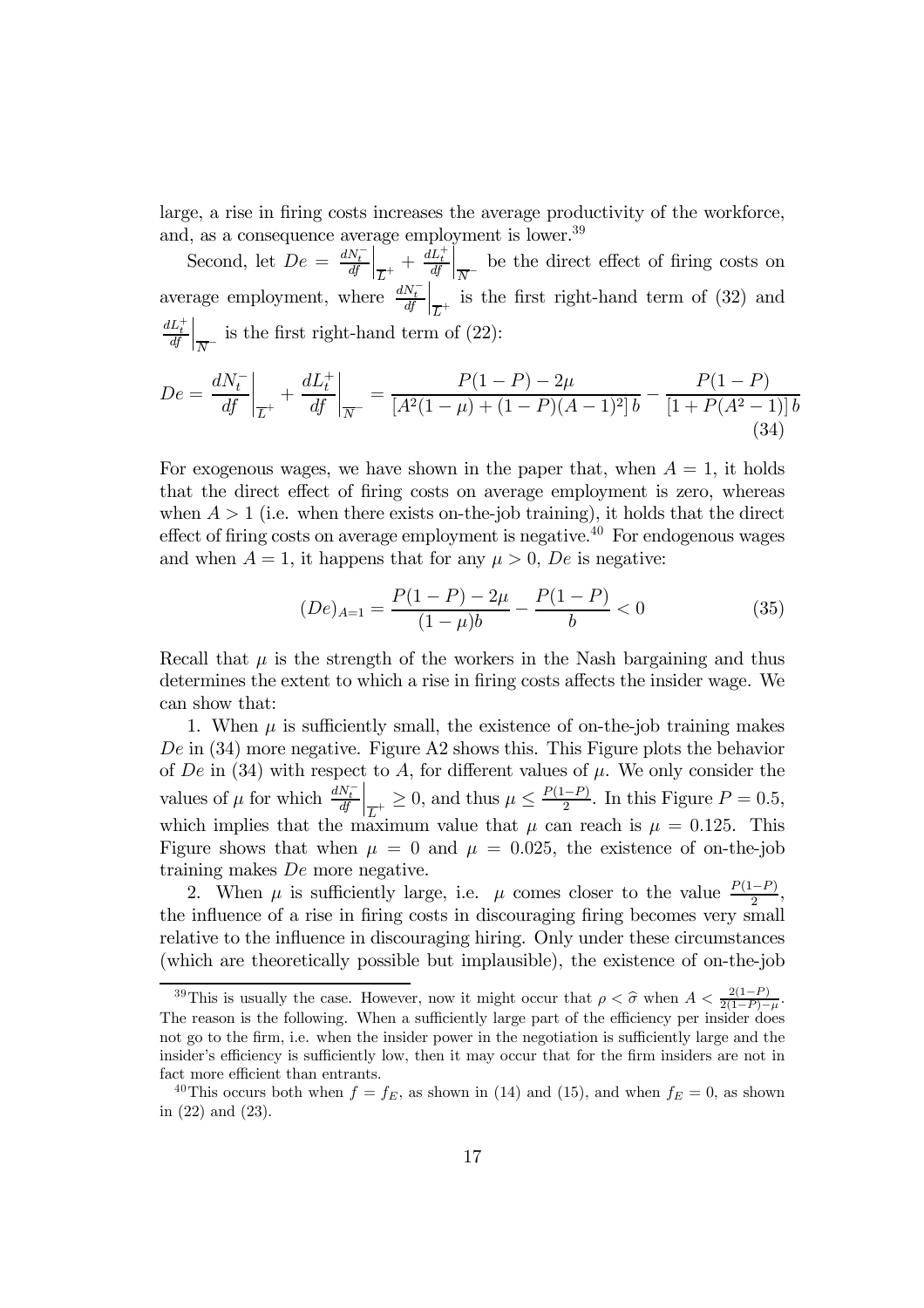training makes De less negative. For instance, when  $A = 1$  and  $\mu = 0.1$ , the direct effect of firing costs on recession-time employment is  $\frac{dN_t^-}{dt}$  $\Big|_{\overline{L}^+} = 55.556, ^{41}$ while this effect on boom-time employment is  $\frac{dL_t^+}{dt}$  $\Big|_{\overline{N}^-} = -250.$  Thus the ratio  $\frac{dL_t^+}{dt}$ <br>is  $\frac{dL_t^-}{dt}$  $\Big|_{\overline{N}^{-}}$  $\frac{dN_{t}^{-}}{df}$  $\Big|_{\overline{L}^+}$  $= 4.5$ . In this case, Figure A2 shows that the presence of on-thejob training makes De less negative. Another example is the case in which  $\mu = 0.05$  and  $A = 1.5$ . For these values of the parameters,  $\frac{dN_t^-}{dt}$  $\Big|_{\overline{L}^+} = 66.298$ and  $\frac{dL_t^+}{dt}$  $\left| \frac{1}{N} \right| = -153.85$ . Thus, we can see that the number of workers retained in the recession is very low relative to the number of workers that the firm does not hire in the boom due to a rise in firing costs (the ratio is  $\frac{-\frac{dL_t^+}{dt}}{dL}$  $\frac{1}{N}$  $\frac{dN_{t}^{-}}{df}$  $\Big|_{\overline{L}^+}$  $= 2.32$ . Figure A2 shows that these are the lowest values of the parameters in the Figure for which the existence of on-the-job training makes De less negative.



Figure A2

We can do the same exercise for different values of  $P$ . Figure A3 is the equivalent to Figure A2 but for  $P = 0.3$ , and Figure A4 is the one for  $P = 0.8$ .

<sup>&</sup>lt;sup>41</sup>We are considering that  $b = 0.001$ .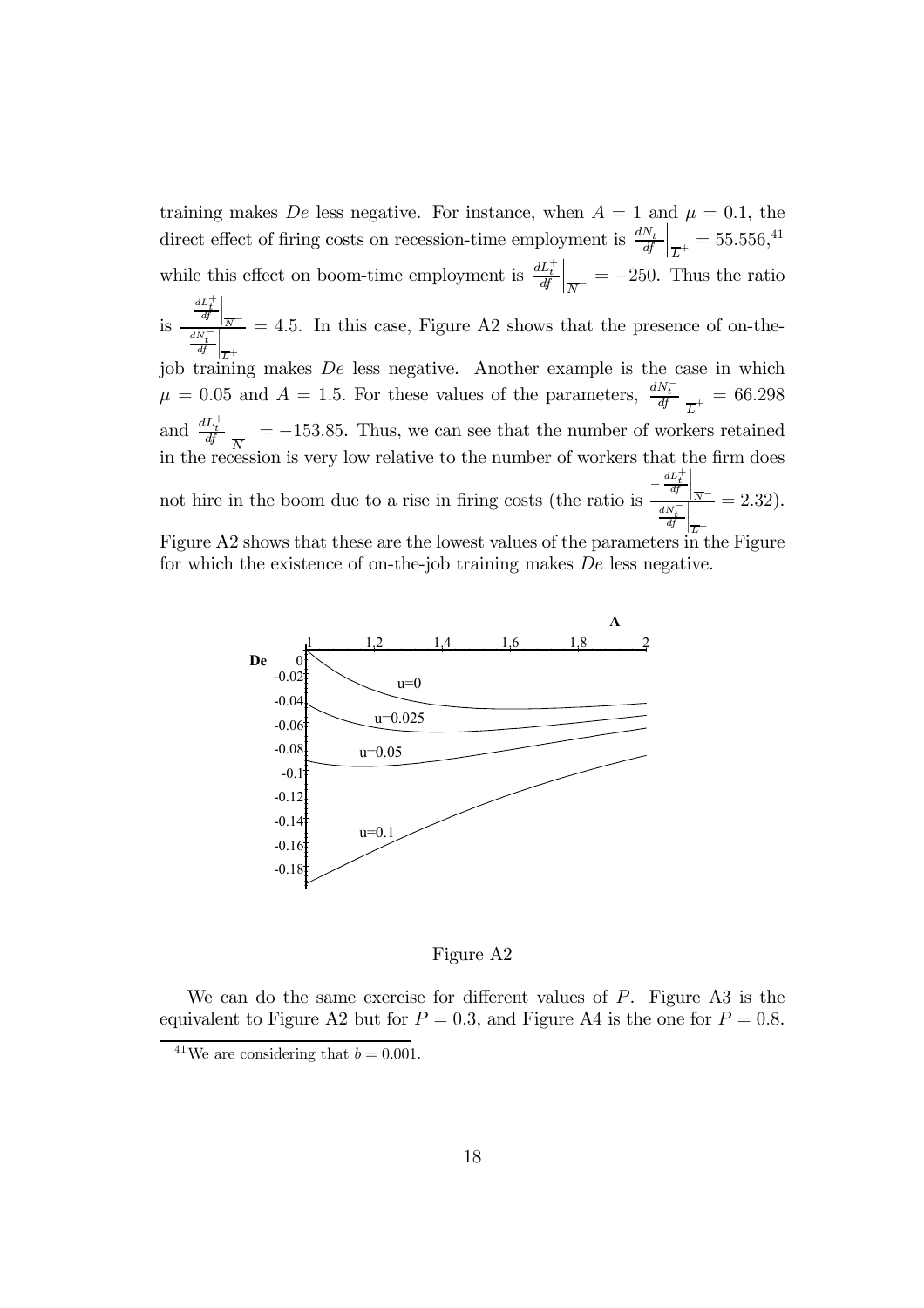

Figure A3



Figure A4

When  $P = 0.3$ , the value of  $\mu$  cannot be greater than 0.105. For instance, when  $\mu = 0.1$  and  $A = 1$ , it holds that  $\frac{dN_t^-}{dt}$  $\left| \frac{dL_t^+}{dt} \right| = 11.111$  and  $\frac{dL_t^+}{dt}$  $\Big|_{\overline{N}^-} = -210$ (the ratio is  $\frac{-\frac{dL_t^+}{dt}}{-\frac{dN^-}{dt}}$  $\left| \frac{1}{N} \right|$  $\frac{dN_{t}^{-}}{df}$  $\Big|_{\overline{L}^+}$  $= 18.9$ . In this case, the presence of on-the-job training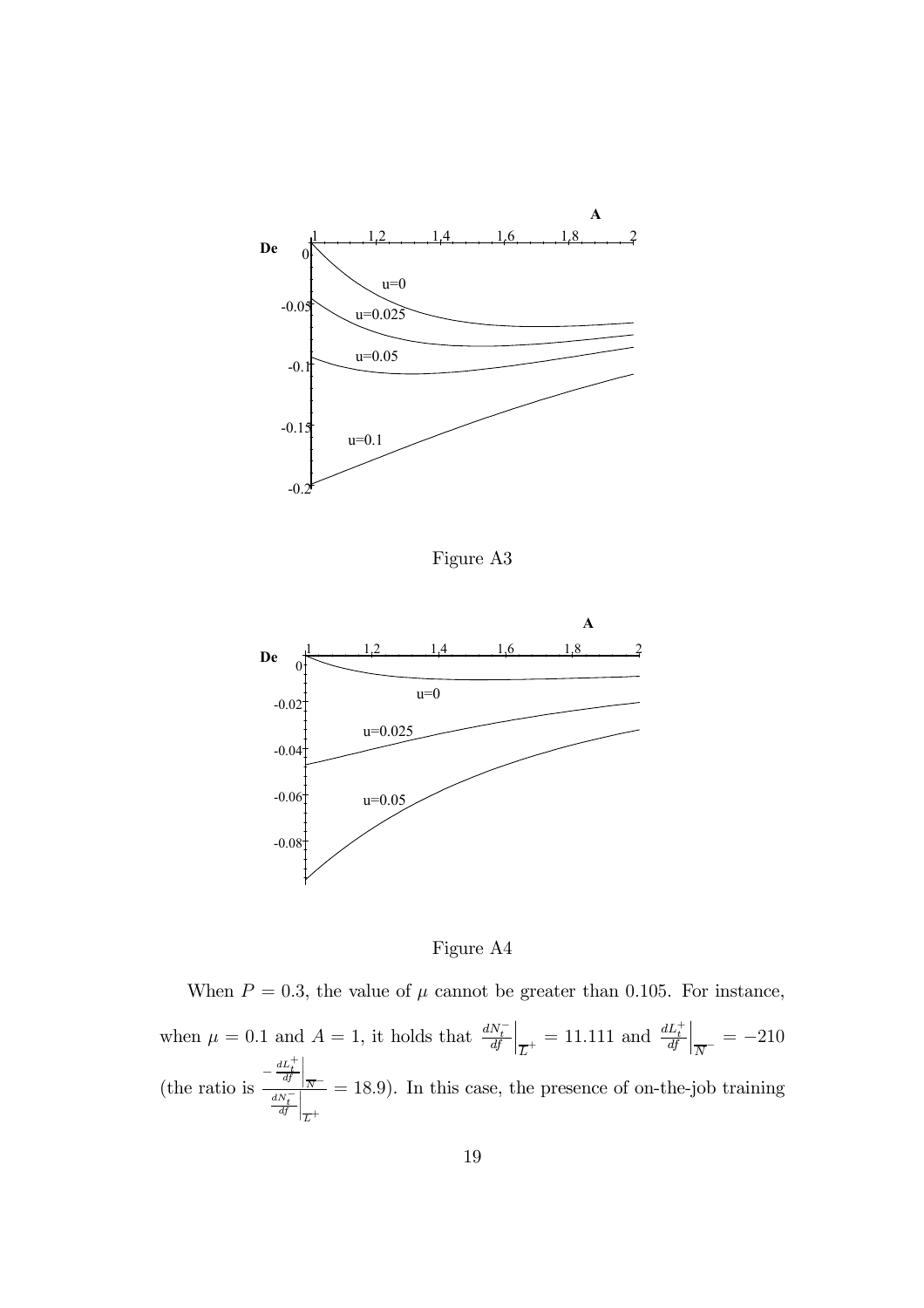makes De less negative, as we can see in Figure A3. The lowest values of the parameters for which the existence of on-the-job training makes De less negative are  $\mu = 0.05$  and  $A = 1.8$ . For these values,  $\frac{dN_t^-}{dt}$  $\Big|_{\overline{L}^{+}}$  = 31.197 and  $\frac{dL_t^+}{df}$  $\left| \frac{dL_t^+}{N} \right| = -125.6$ . The ratio is  $\frac{-\frac{dL_t^+}{dL}}{\frac{dN_t^-}{N}}$  $\left| \frac{1}{N} \right|$  $\frac{dN_{t}^{-}}{df}$  $\Big|_{\overline{L}^+}$  $= 4.026$ . By the same token, when  $P = 0.8$ , the value of  $\mu$  cannot be greater than 0.08. When  $\mu = 0.05$  and  $A = 1$ , it holds that  $\frac{dN_t^-}{df}$  $\Big|_{\overline{L}^+} = 63.158$  and  $\frac{dL_t^+}{df}$  $\Big|_{\overline{N}^-}$  = -160. The ratio is  $-\frac{dL_t^+}{df}$  $\Big|_{\overline{N}}$  $\frac{dN_{t}^{-}}{df}$  $\overline{\overline{\overline{}}}$  $^{\dagger}$  $\overline{L}^+$ = 2.5333. When  $\mu = 0.025$  and  $A = 1.1$ ,  $\frac{dN_t^-}{dt}$  $\Big|_{\overline{L}^+}$  = 93.082 and  $\frac{dL_t^+}{df}$  $\left| \frac{dL_t^+}{N} \right| = -136.99$ . The ratio is  $\frac{-\frac{dL_t^+}{df}}{\frac{dN_t^-}{N}}$  $\left| \frac{1}{N} \right|$  $\frac{dN_{t}^{-}}{df}$  $\left| \frac{1}{L} \right|$ these values of  $\mu$ , the presence of on-the-job training makes De less negative.  $= 1.4717$ . Figure A4 shows that for

## D Appendix. Nonlinear marginal product function

Let  $F^i(\cdot)$  be the production function,  $i = +, -$ . In an upturn, the marginal product equals  $F^{+}(n_t^+ + AN_{t-1}^-)$ , if the boom persists it equals  $AF^{+} (An_t^+ + AN_{t-1}^-)$ , and in a recession it equals  $AF^{-1}(AN_t^-)$ . The effect of f on  $L_t^+$  and on  $N_t^-$  are in equations (12) and (13), where now  $\rho = \frac{(1-P)(-F^{+\prime\prime}(n_t^+ + AN_{t-1}^-))(A-1)}{Y},$  $\sigma = \frac{(1-P)(-F^{+\prime\prime}(n_t^+ + A N_{t-1}^-))(A-1)}{X}, \frac{dL_t^+}{df}$  $\left| \frac{1}{N_{\circ}} \right| = -\frac{1-P}{Y}$  and  $\frac{dN_{t}^{-}}{df}$  $\Big|_{\overline{L}^+} = \frac{1-P}{X}$ , where  $X = -A^2 F^{-\prime\prime}(AN_t^-) - (1 - P)(A - 1)^2 F^{+\prime\prime}(n_{t+1}^+ + AN_t^-)$  and  $Y = -F^{+\prime\prime}(n_t^+ +$  $AN_{t-1}^-$  –  $P(A^2 - 1)F^{+\prime\prime}(An_t^+ + AN_{t-1}^-).$ 

In Section 3.2 we show that for linear marginal product functions (i.e.  $F^{-\prime\prime}(\cdot)$ is a constant), it holds that  $X>Y$ . This means that the rise in A is reducing more the responsiveness of employment to a change in  $f$  in a recession than in a boom. When the marginal product function is nonlinear, i.e.  $F^{i\prime\prime}(\cdot)$  depends on employment in efficiency units  $E^i$ , the rise in A also affects  $F^{i\prime\prime}(\cdot)$  since it affects  $E^i$ . Let us define  $\varepsilon^i = (-F^{i\prime\prime\prime}(E^i)) \frac{E^i}{\sqrt{F^{i\prime\prime}(E^i)}},$ <sup>42</sup> and  $\epsilon^i = \frac{dE^i}{dA}$  $\frac{A}{E^i}, i = +, -$ . The condition that must be fulfilled for  $\frac{dX}{dA} > \frac{dY}{dA}$  is the following:

$$
(-F^{+\prime\prime}(E^+))\left\{\varepsilon^+\epsilon^+\left[A(2P-1)+2(1-P)\right]+2\left[AP-(1-P)(A-1)\right]\right\}  $A\left(-F^{-\prime\prime}(E^-)\right)\left[2+\varepsilon^-\epsilon^-\right]$  (36)
$$

 $^{42}\mathrm{We}$  assume that the elasticity  $\varepsilon^+$  is the same in any boom.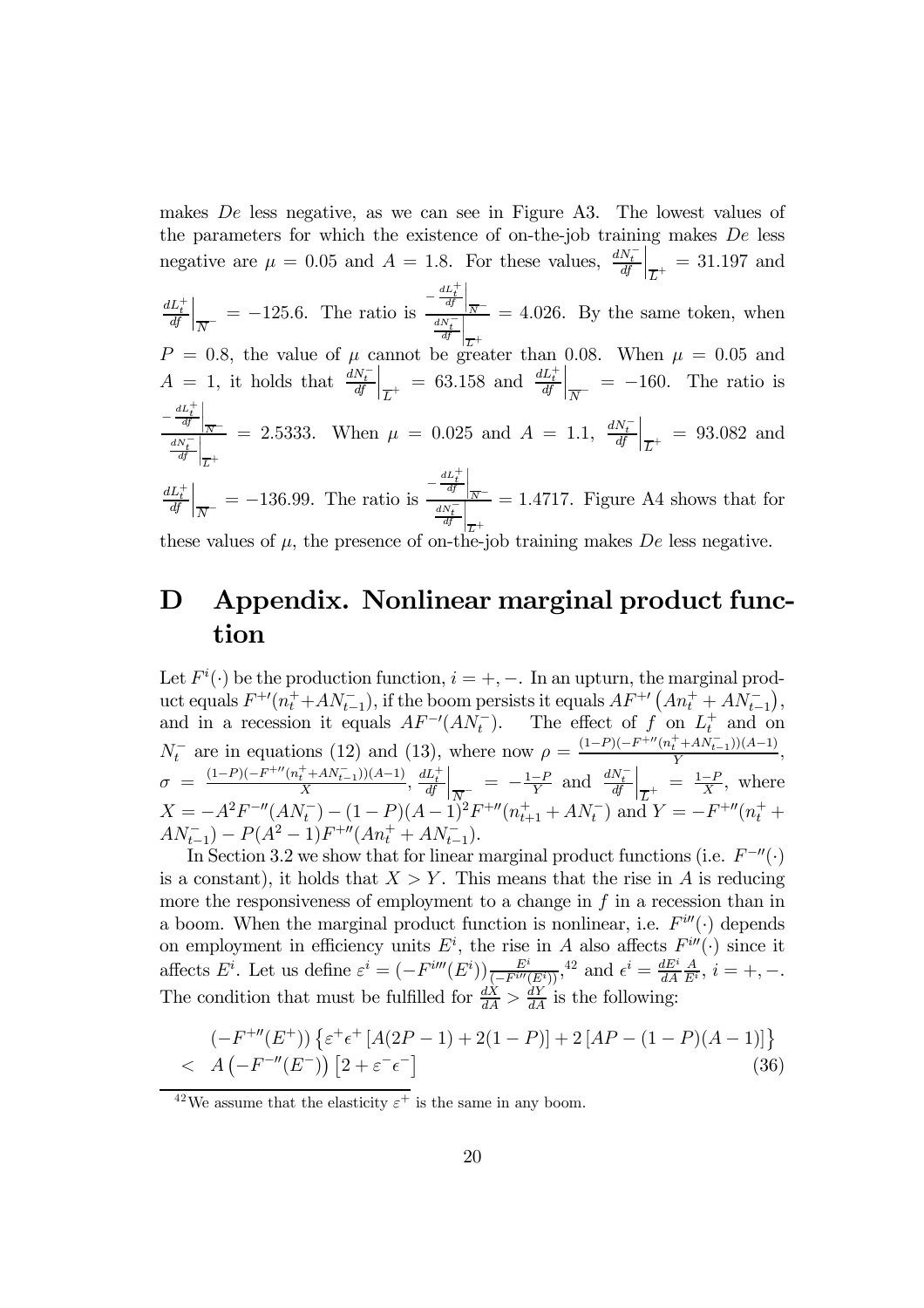We make the simplifying assumption that  $\epsilon^i > 0$ , i.e. a rise in A increases  $E^i$ . Condition  $(36)$  is not fulfilled in the following situations:  $43$ 

a) When  $\varepsilon^i > 0$ , (36) does not hold when  $\varepsilon^+$  is sufficiently greater than  $\varepsilon^-$ . In words, when the marginal product of labor function is concave, condition (36) is not fulfilled when the concavity of the function is sufficiently smaller in a recession than in the boom. Thus a rise in  $A$  (that increases  $E<sup>i</sup>$ ) is reducing the responsiveness of employment to a change in  $f$  more in a boom than in a recession.

b) When  $\varepsilon^i$  < 0, condition (36) does not hold when  $|\varepsilon^+|$  is sufficiently smaller than  $|\varepsilon^-|$ . In words, when the marginal product of labor is convex, condition (36) is not fulfilled when the convexity of the function is sufficiently smaller in the boom than in the recession. Thus a rise in  $A$  (that increases  $E<sup>i</sup>$ ) is increasing the responsiveness of employment to a change in f more in a recession than in a boom.

## References

- [1] Bentolila, S. and G. Bertola, 1990, "Firing Costs and Labor Demand: How Bad is Eurosclerosis?", Review of Economic Studies 57(3), 381-402.
- [2] Bentolila, S. and G. Saint-Paul, 1994, "A Model of Labor Demand with Linear Adjustment Costs", Labour Economics 1, 303-326.
- [3] Bertola, G., 1990, "Job Security, Employment and Wages", European Economic Review 34, 851-886.
- [4] Bertola, G., 1992, "Labor Turnover Costs and Average Labor Demand", Journal of Labor Economics 10, 389-411.
- [5] Chen, Y., G. Zoega and D.J. Snower, 2002, "Labor Market Institutions and Macroeconomic Shocks", CEPR Discussion Paper No. 3480.
- [6] Díaz-Vázquez, P. and D.J. Snower, 1996, "Employment, Macroeconomic Fluctuations and Job Security", CEPR Discussion Paper 1430.
- [7] Díaz-Vázquez, P. and D.J. Snower, 2002, "On-the-Job Training and the Effects of Insider Power", IZA Discussion Paper No. 586.
- [8] Díaz-Vázquez, P. and D.J. Snower, 2003, "Can Insider Power Affect Employment?", German Economic Review 4(2), 139-150.

<sup>&</sup>lt;sup>43</sup>When  $\epsilon^i$  < 0 the conditions are the opposite.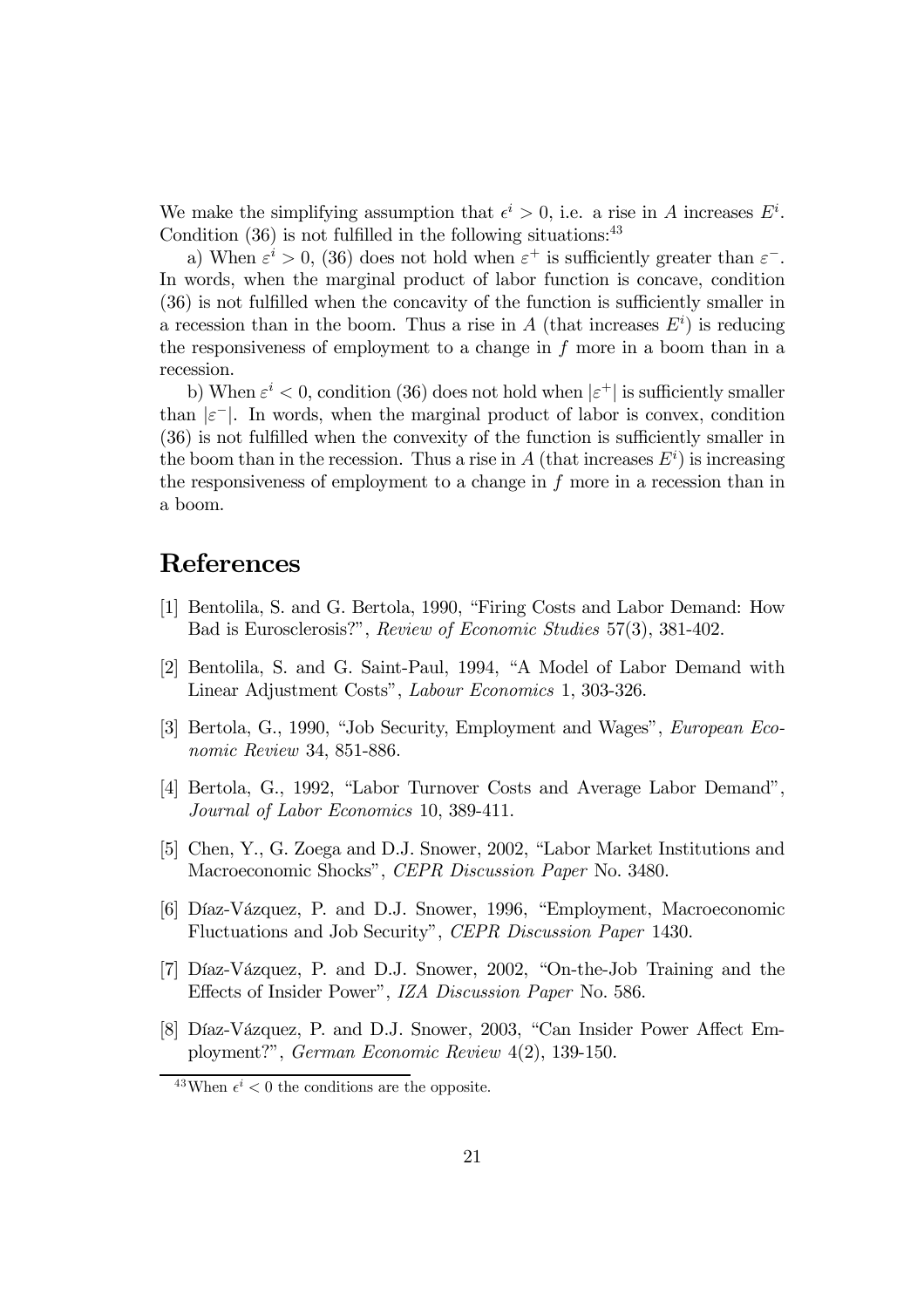[9] Lindbeck, A. and D.J. Snower, 1989, The Insider-Outsider Theory of Employment and Unemployment, MIT Press, Cambridge, MA.